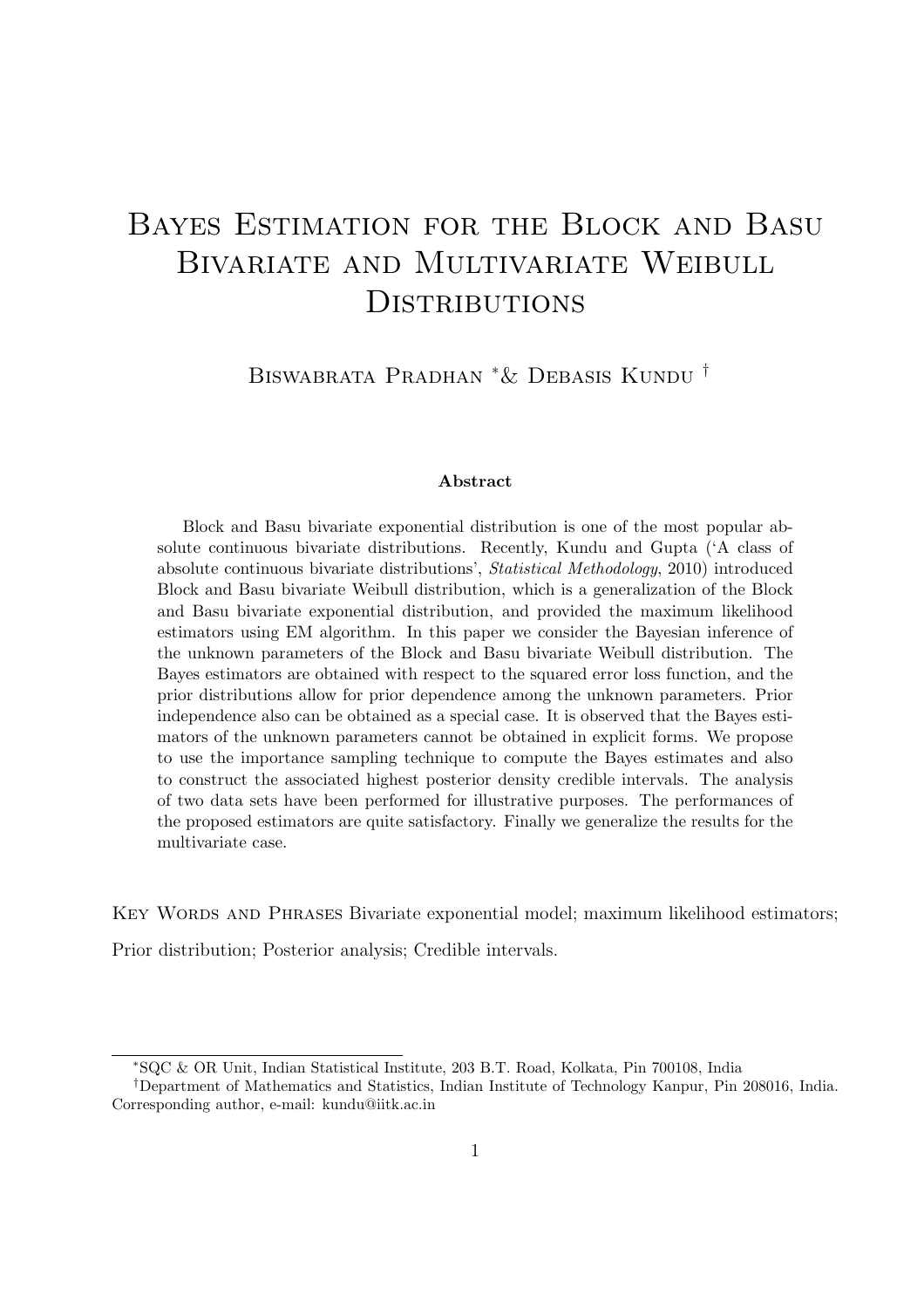### 1 INTRODUCTION

Exponential distribution is the most widely used distribution in analyzing the life time data. The main reason about the overwhelming popularity of the exponential distribution is mainly due to its analytical tractability. One of the major problems about the exponential distribution is that it can have only constant hazard function, which often may not be very practical. Due to this reason several other extensions of the exponential distributions have been suggested, for example gamma, Weibull, generalized exponential distributions may have non-constant hazard functions also. A number of bivariate/ multivariate extensions of the exponential distribution can be found in the literature. These include, Gumbel (1960), Freund (1961), Henrich and Jensen (1995), Marshall and Olkin (1967), Downtown (1970), Block and Basu (1974) etc. Several books and books chapters have been devoted exclusively for exponential distribution, see for example Balakrishnan and Basu (1995), Johnson, Kotz and Balakrishnan (1995) etc. For different bivariate exponential distributions, the readers are referred to Kotz, Balakrishnan and Johnson (2000).

The most popular bivariate exponential distribution is the Marshall-Olkin bivariate exponential (MOBE) distribution. Marshall and Olkin (1967) obtained the MOBE distribution as a shock model, from three independent exponential distributions. It has a nice physical interpretation also. The marginals of the MOBE distribution are exponential distributions, and it is a singular distribution. Therefore, if there are ties in the data, the MOBE distribution can be used quite effectively to model such data sets.

Block and Basu (1974) obtained the Block-Basu bivariate exponential (BBBE) distribution from the MOBE distribution, by removing the singular part, and only retaining the absolute continuous part. Unlike the MOBE distribution, BBBE distribution is an absolute continuous distribution. Among the different bivariate exponential distributions, the BBBE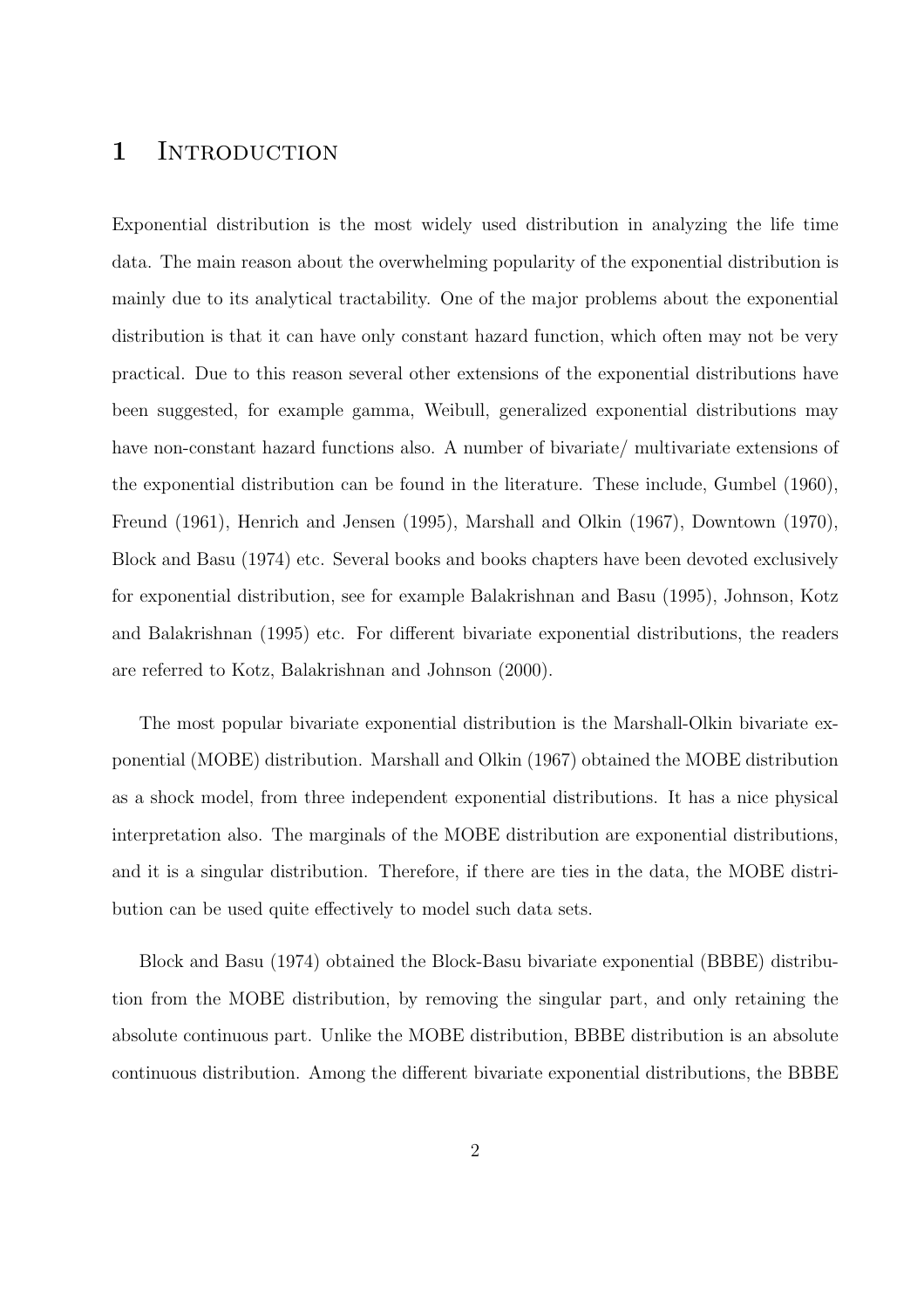distribution has received the maximum attention, because of its flexibility, and analytical tractability. It has been used quite extensively for the analysis of bivariate data sets, particularly when there are no ties in the data set, even though it is known that the marginals are not exponential distributions unlike the MOBE distribution.

Since the marginals of the MOBE distribution are exponential distributions, Marshall and Olkin (1967) in the same paper proposed a more general model along the same line when the marginals are Weibull distribution with the same shape parameter. We call it as the Marshall-Olkin bivariate Weibull (MOBW) model. Recently, Kundu and Gupta (2010) considered a Block and Basu bivariate Weibull (BBBW) distribution which can be obtained along the same line as the BBBE model. The BBBW distribution has been obtained from the MOBW distribution by removing the singular part, and retaining only the absolute continuous part. Clearly, it is a more flexible model than the BBBE model because of the presence of the shape parameter. Although extensive work has been done on BBBE model, but not much attention has been paid on the BBBW model, mainly due to analytical intractability. It may be mentioned that computing the maximum likelihood estimators (MLEs) of the unknown parameters of the BBBW model, one needs to solve a four dimensional optimization problem. Recently, Kundu and Gupta (2010) developed an EM algorithm to compute the maximum likelihood estimators (MLEs) of the unknown parameters, which can be obtained by solving one non-linear equation at each 'E' step of the EM algorithm.

The main purpose of this paper is to develop the Bayesian inference of the unknown parameters of the BBBW model. The Bayes estimators have some advantages in this case. In case of BBBW model, although EM algorithm works quite well when the MLEs exist, MLEs may not exist always in this case. For example, if we have the data  $\{(x_{1i}, x_{2i}); i = 1, \ldots, n\}$ and  $x_{1i} \leq x_{2i}$  for all  $i = 1, \ldots, n$ , then MLEs do not exist, but the Bayes estimates will always exist. Although it has been observed that the EM algorithm usually converges, the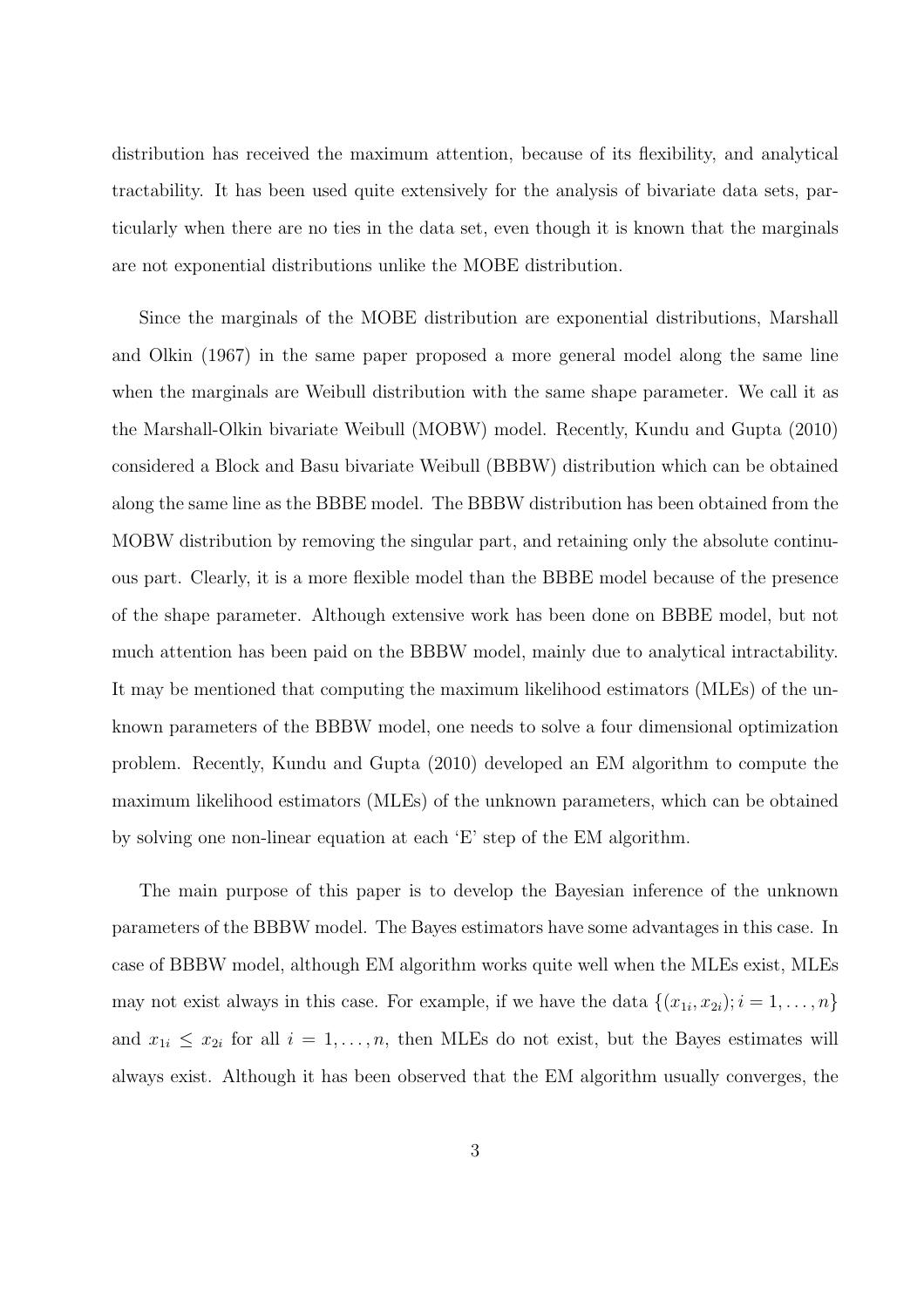convergence of EM algorithm could not be established, because of the complicated nature of the model. Further, the convergence of the EM algorithm may depend of the initial guesses. To compute the Bayes estimates we do not need any initial guesses. Moreover, the method we propose to compute the Bayes estimates is guaranteed to converge because of the strong law of large numbers. Finally, it should be mentioned that the confidence intervals based on the MLEs are obtained using the asymptotic results of the MLEs. Constructions of exact confidence intervals may not be very simple. On the other hand the credible intervals obtained using the Bayes estimates have finite sample properties, and they can be obtained even for small sample size also.

In this paper, we want to compute the Bayes estimates of the unknown parameters and the associated credible intervals under proper priors. Achcar and Santander (1993) considered a fairly flexible prior on the scale parameters of the BBBE model, and proposed to use the approximate Bayes estimates with respect to the squared error loss function. They have used a very flexible Dirichlet-Gamma conjugate prior on the scale parameters, similarly as it was used by Pena and Gupta (1990) for the MOBE model parameters. Depending on the hyper-parameter, the Dirichlet-Gamma prior allows the stochastic dependence and independence among the associated model parameters. Moreover, Jeffry's non-informative prior also can be obtained as a limiting case of the proposed Dirichlet-Gamma prior.

In this paper, we have taken the same Dirichlet-Gamma prior on the scale parameters, and on the common shape parameter we do not assume any specific prior. It is only assumed that the prior defined on the shape parameter is independent on the prior defined on the scale parameters, and the support of the prior is on  $(0, \infty)$ , whose probability density function (PDF) is log-concave. The assumption of the log-concave prior mainly on the shape parameter is not very uncommon in the statistical literature, see for example Berger and Sun (1993) or Kundu (2008). Moreover, many common distributions like normal, log-normal, gamma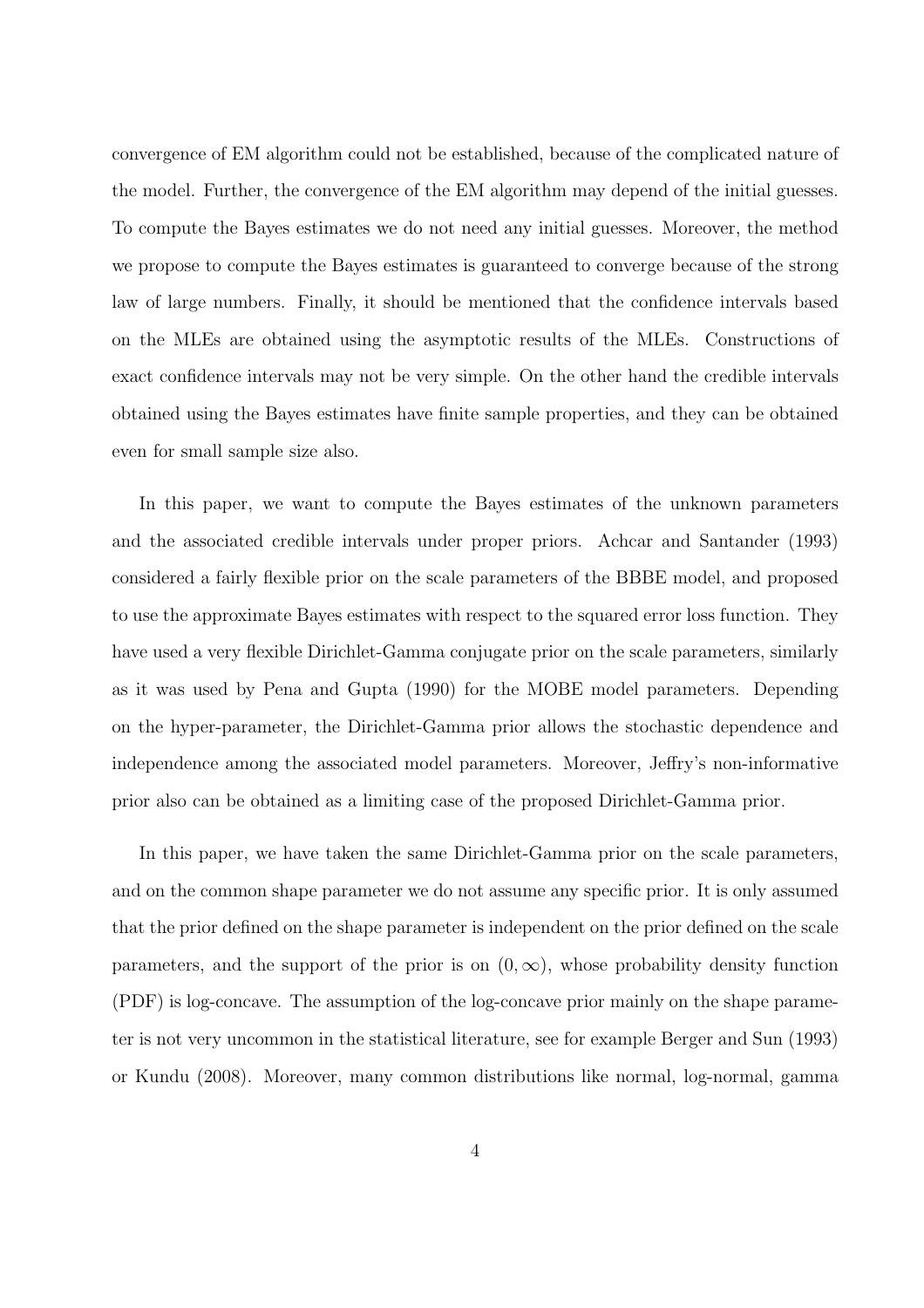and Weibull distribution have log-concave PDFs.

The joint posterior distribution of the unknown parameters can be easily obtained based on the above prior distribution. In this paper we have restricted our attention on the squared error loss function, although any other loss functions can be easily incorporated. Unfortunately, although expected, the Bayes estimates of the unknown parameters cannot be obtained in closed form. We propose to use the importance sampling technique to generate samples from the joint posterior distribution function, and use them to compute the Bayes estimates and also to construct highest posterior density (HPD) credible intervals. For illustrative purposes we have analyzed two data sets; one real data set and one simulated data set, and it is observed that the performance of the Bayes estimators are quite satisfactory.

We then consider the multivariate generalization of the BBBW model along the same line and name it as the Block and Basu multivariate Weibull (BBMW) model. As expected, the p-variate BBMW model has total  $p+2$  unknown parameters. Based on the  $p+1$  variate Gamma-Dirichlet prior on the scale parameter and log-concave prior on the shape parameter we develop Bayesian inference of the unknown parameters based on importance sampling procedure.

Rest of the paper is organized as follows. In Section 2, we briefly discuss the BBBW model. Prior assumptions and the available data are presented in Section 3. Bayesian inference of the unknown parameters are discussed in Section 4. In Section 5 we present the analysis of two data sets for illustrative purposes. The Bayesian inference of the unknown parameters when the data are obtained from a p-variate BBMW model, are discussed in Section 6. Finally we conclude the paper in Section 7.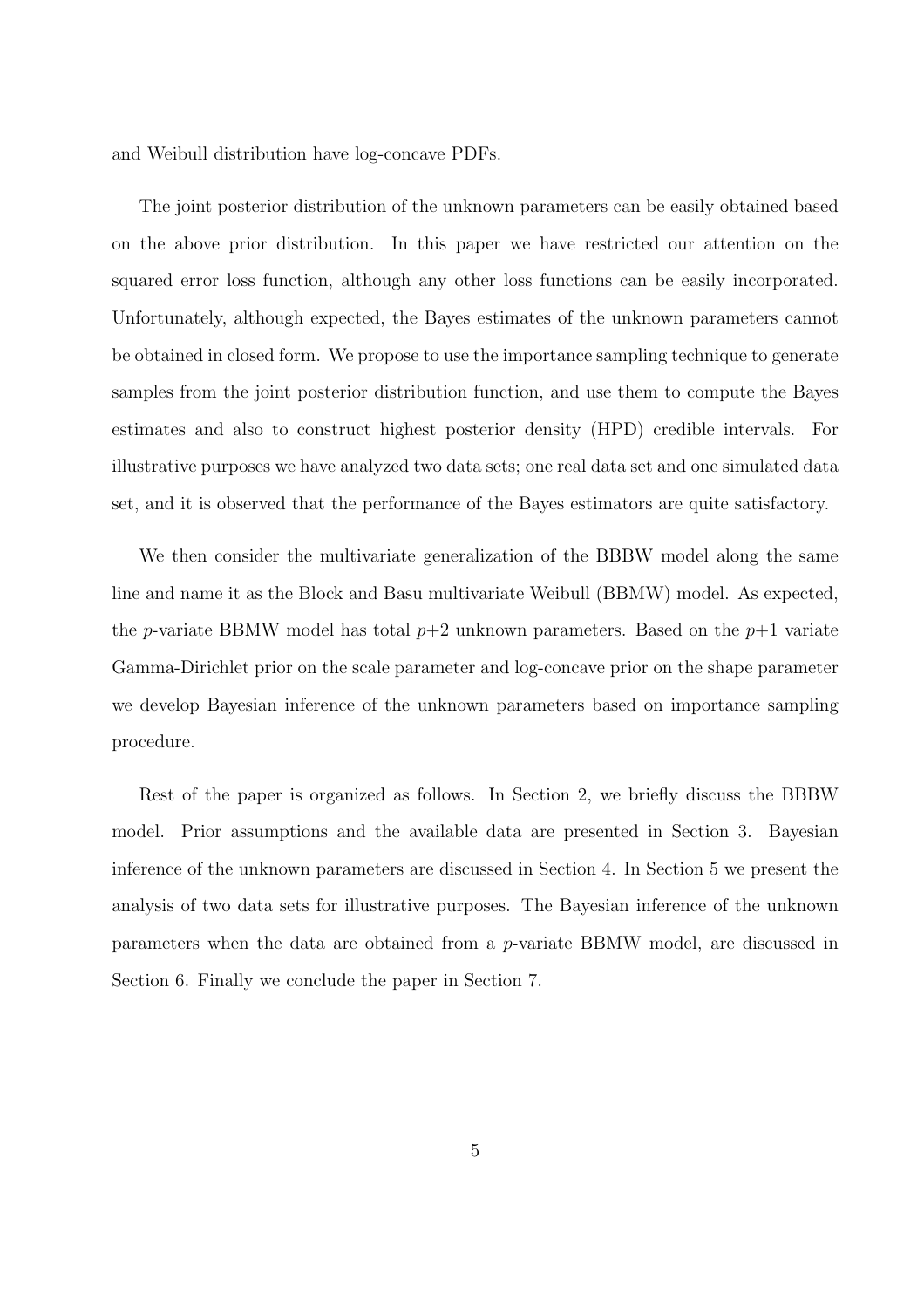# 2 Block and Basu Bivariate Weibull Model

In this section we provide a brief description of the BBBW model. We will be using the following notations for the rest of the paper. If  $X$  is an exponential random variable with parameter  $\lambda > 0$ , then the PDF of X is given by

$$
f_{EX}(x; \lambda) = \lambda e^{-\lambda x}; \quad x > 0 \tag{1}
$$

and it will be denoted by  $Exp(\lambda)$ . Similarly, if X has an univariate Weibull distribution with the shape and scale parameter as  $\alpha$  and  $\lambda$  respectively, then for  $x > 0$ , the PDF of X is defined as

$$
f_{WE}(x; \alpha, \lambda) = \alpha \lambda x^{\alpha - 1} e^{-\lambda x^{\alpha}}; \quad x > 0,
$$
\n(2)

and it will be denoted by WE( $\alpha, \lambda$ ). If X follows (∼) WE( $\alpha, \lambda$ ), the hazard function (HF) and survival function (SF) will be denoted by  $h_{WE}(x; \alpha, \lambda)$  and  $S_{WE}(x; \alpha, \lambda)$  respectively.

First we will define MOBW distribution. Suppose  $U_0 \sim \text{WE}(\alpha, \lambda_0)$ ,  $U_1 \sim \text{WE}(\alpha, \lambda_1)$  and  $U_2 \sim \text{WE}(\alpha, \lambda_2)$  and they are independently distributed. Consider the random variables  $X_1 = \min\{U_0, U_1\}$  and  $X_2 = \min\{U_0, U_2\}$ . The bivariate random vector  $(X_1, X_2)$  is said to have Marshall-Olkin bivariate Weibull distribution. The joint survival function of  $(X_1, X_2)$ can be written for  $z = \max\{x_1, x_2\}$ , as;

$$
S_{MO}(x_1, x_2) = P(X_1 > x_1, X_2 > x_2) = P(U_0 > z, U_1 > x_1, U_2 > x_2)
$$
  
= 
$$
S_{WE}(x_1; \alpha, \lambda_1) S_{WE}(x_2; \alpha, \lambda_2) S_{WE}(z; \alpha, \lambda_0)
$$

$$
= \begin{cases} S_{WE}(x_1, \alpha, \lambda_1) S_{WE}(x_2; \alpha, \lambda_0 + \lambda_2) & \text{if } 0 < x_1 < x_2 < \infty \\ S_{WE}(x_1, \alpha, \lambda_0 + \lambda_1) S_{WE}(x_2; \alpha, \lambda_2) & \text{if } 0 < x_2 < x_1 < \infty \\ S_{WE}(x; \alpha, \lambda_0 + \lambda_1 + \lambda_2) & \text{if } 0 < x_1 = x_2 = x < \infty. \end{cases} \tag{3}
$$

It may be noted that in (3) when  $\alpha = 1$ , it becomes the celebrated MOBE model. It can be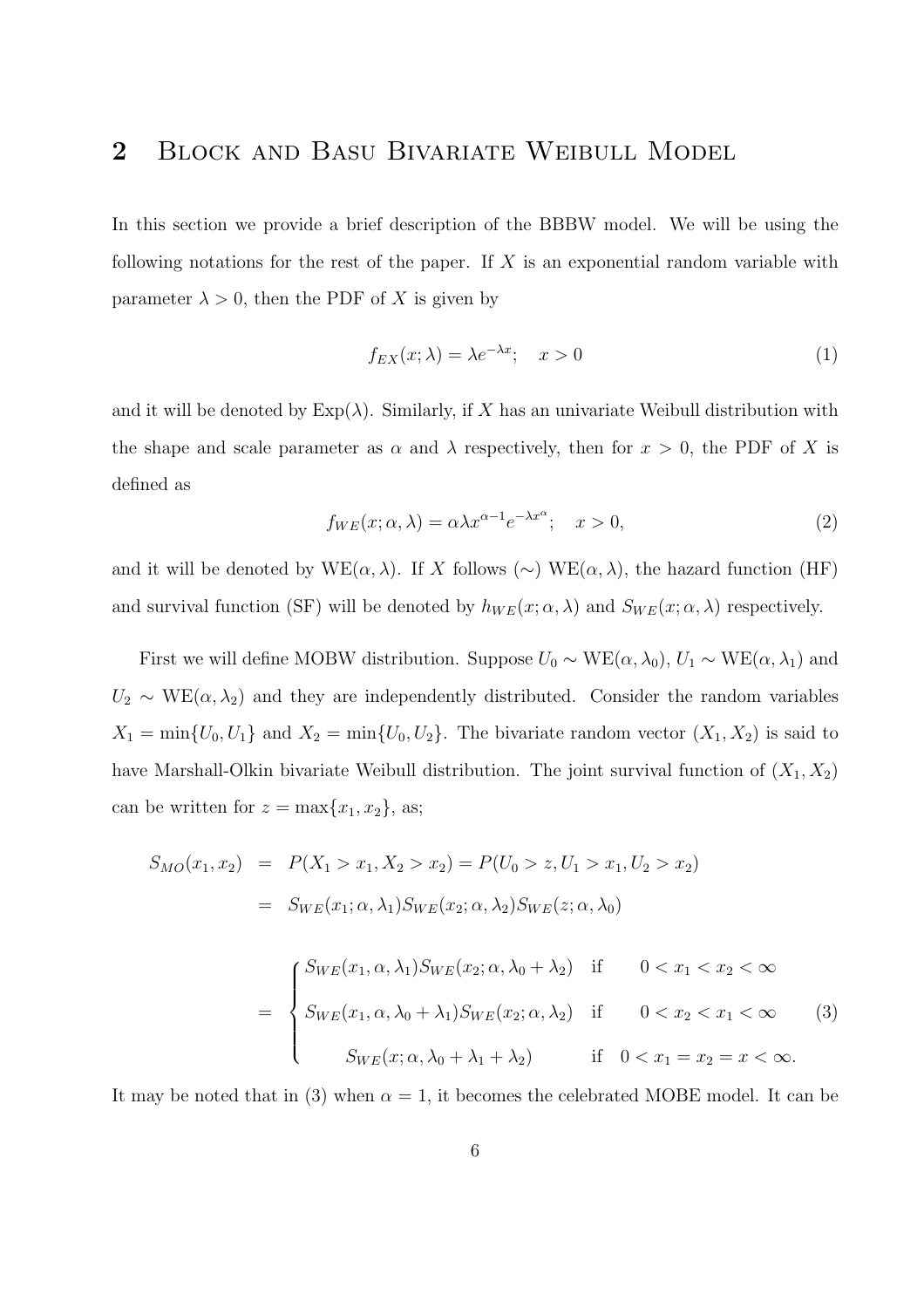easily observed that that joint survival function of  $(X_1, X_2)$  can be written as follows:

$$
S_{MO}(x_1, x_2) = \frac{\lambda_1 + \lambda_2}{\lambda_0 + \lambda_1 + \lambda_2} S_a(x_1, x_2) + \frac{\lambda_0}{\lambda_0 + \lambda_1 + \lambda_2} S_s(x_1, x_2),
$$
\n(4)

where  $S_a(\cdot, \cdot)$  is the absolute continuous part, and  $S_s(\cdot, \cdot)$  is the singular part.

The BBBW distribution has been obtained from the MOBW model, by removing the singular part, and retaining only the absolute continuous part. Therefore, the joint PDF of BBBW can be written as follows;

$$
f_{BB}(y_1, y_2) = \begin{cases} cf_1(y_1, y_2) = cf_{WE}(y_1; \alpha, \lambda_1) f_{WE}(y_2; \alpha, \lambda_0 + \lambda_2) & \text{if } 0 < y_1 < y_2 \\ cf_2(y_1, y_2) = cf_{WE}(y_1; \alpha, \lambda_0 + \lambda_1) f_{WE}(y_2; \alpha, \lambda_2) & \text{if } 0 < y_2 < y_1, \end{cases}
$$
(5)

here c is the normalizing constant and  $c = \frac{\lambda_0 + \lambda_1 + \lambda_2}{\lambda_0 + \lambda_1}$  $\lambda_1 + \lambda_2$ . From now on if a random vector has the joint PDF (5), then it will be denoted by  $BBBW(\alpha, \lambda_0, \lambda_1, \lambda_2)$ .

Several properties of the BBBW have been established by Kundu and Gupta (2010). It is observed that under the restriction  $\lambda_1 = \lambda_2$ , BBBW has a total positivity of order two property. The maximum likelihood estimators can be obtained by solving a four dimensional optimization process. To avoid that Kundu and Gupta (2010) suggested to use EM algorithm to estimate the unknown parameters, which can be obtained very conveniently by solving a one dimensional optimization problem at each 'E' step.

# 3 PRIORS & DATA

### 3.1 Prior Assumptions

Following the approach of Pena and Gupta (1999), Achcar and Santander (1993) assumed the following priors on the scale parameters  $\lambda_0$ ,  $\lambda_1$  and  $\lambda_2$ . It is assumed that  $\lambda = \lambda_0 + \lambda_1 + \lambda_2$ has a Gamma $(a, b)$  prior, say  $\pi_0(\cdot|a, b)$ . It is assumed that the PDF of Gamma $(a, b)$  for  $\lambda > 0$ ,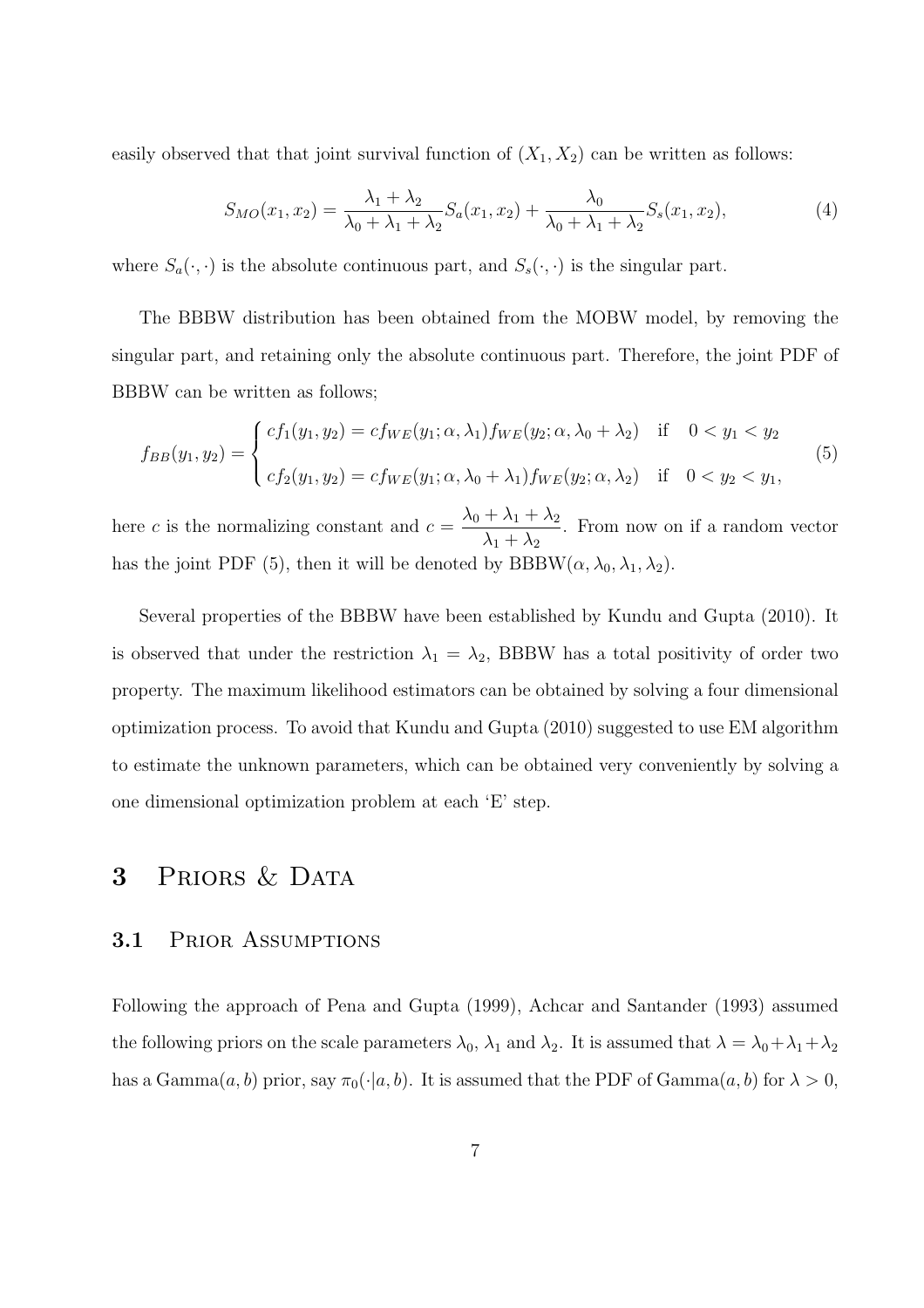$a > 0$  and  $b > 0$  is

$$
\pi_0(\lambda|a,b) = \frac{b^a}{\Gamma(a)} \lambda^{a-1} e^{-b\lambda},\tag{6}
$$

and 0 otherwise.

To bring the dependence between  $\lambda_0$ ,  $\lambda_1$  and  $\lambda_2$ , Achcar and Santander (1993), see also Pena and Gupta (1999) or Kundu and Gupta (2013), made the following assumptions; given λ,  $\bigwedge$ λ  $\frac{\lambda_2}{\lambda_1}$ λ  $\setminus$ has a Dirichlet prior, say  $\pi_1(\cdot|a_0, a_1, a_2)$ , *i.e.*  $\pi_1$  $\bigwedge$  $\lambda$  $\frac{\lambda_2}{\lambda_1}$  $\frac{a}{\lambda}$  | $\lambda$ ,  $a_0$ ,  $a_1$ ,  $a_2$ !  $= \frac{\Gamma(a_0 + a_1 + a_2)}{\Gamma(\square) \Gamma(\square) \Gamma(\square)}$  $\Gamma(a_0)\Gamma(a_1)\Gamma(a_2)$  $\bigwedge$  $\lambda$  $\bigwedge^{a_0-1}$   $\bigwedge^{}_{1}$  $\lambda$  $\bigwedge^{a_1-1}$   $\bigwedge^{}_{2}$  $\lambda$  $\setminus$ <sup> $a_2-1$ </sup> , (7)

for  $\lambda_0 > 0$ ,  $\lambda_1 > 0$ ,  $\lambda_2 > 0$ , where  $\lambda_0 = \lambda - \lambda_1 - \lambda_2$ . Here all the hyper parameters  $a, b, a_0, a_1, a_2$  are all greater than 0. After simplification, the joint prior of  $\lambda_0$ ,  $\lambda_1$  and  $\lambda_2$ becomes

$$
\pi_1(\lambda_0, \lambda_1, \lambda_2 | a, b, a_0, a_1, a_2) = \frac{\Gamma(a_0 + a_1 + a_2)}{\Gamma(a)} \times (b\lambda)^{a - a_0 - a_1 - a_2} \times \frac{b^{a_0}}{\Gamma(a_0)} \lambda_0^{a_0 - 1} e^{-b\lambda_0}
$$

$$
\times \frac{b^{a_1}}{\Gamma(a_1)} \lambda_1^{a_1 - 1} e^{-b\lambda_1} \times \frac{b^{a_2}}{\Gamma(a_2)} \lambda_2^{a_2 - 1} e^{-b\lambda_2}.
$$
 (8)

Using the notation  $\bar{a} = a_0 + a_1 + a_2$ , (8) can be written as

$$
\pi_1(\lambda_0, \lambda_1, \lambda_2 | a, b, a_0, a_1, a_2) = \frac{\Gamma(\bar{a})}{\Gamma(a)} (b\lambda)^{a - \bar{a}} \times \prod_{i=0}^2 \frac{b^{a_i}}{\Gamma(a_i)} \lambda_i^{a_i - 1} e^{-b\lambda_i}.
$$
 (9)

The prior as defined in (9) is also known as the Gamma-Dirichlet prior, with parameters  $a, b, a_0, a_1, a_2$ , and from now on we will denote this as  $GD(a, b, a_0, a_1, a_2)$ . It is clear from (9) that if we take the hyper parameter  $a = \bar{a}$ , then  $\lambda_0$ ,  $\lambda_1$  and  $\lambda_2$  will be independent, otherwise they will be dependent. Since the conditional distribution of  $(\lambda_i/\lambda, \lambda_j/\lambda)$   $(i \neq j)$  given  $\lambda$ , is Dirichlet, therefore, the correlation between  $\lambda_i/\lambda$  and  $\lambda_j/\lambda$   $(i \neq j)$ , given  $\lambda$  is negative. However, as the following result shows that the correlation between  $\lambda_i$  and  $\lambda_j$   $(i \neq j)$  can be positively correlated also. The following result presents the distributional properties of the proposed prior distribution. The proof is routine, hence omitted. It is immediate that the above mentioned prior is a very flexible prior.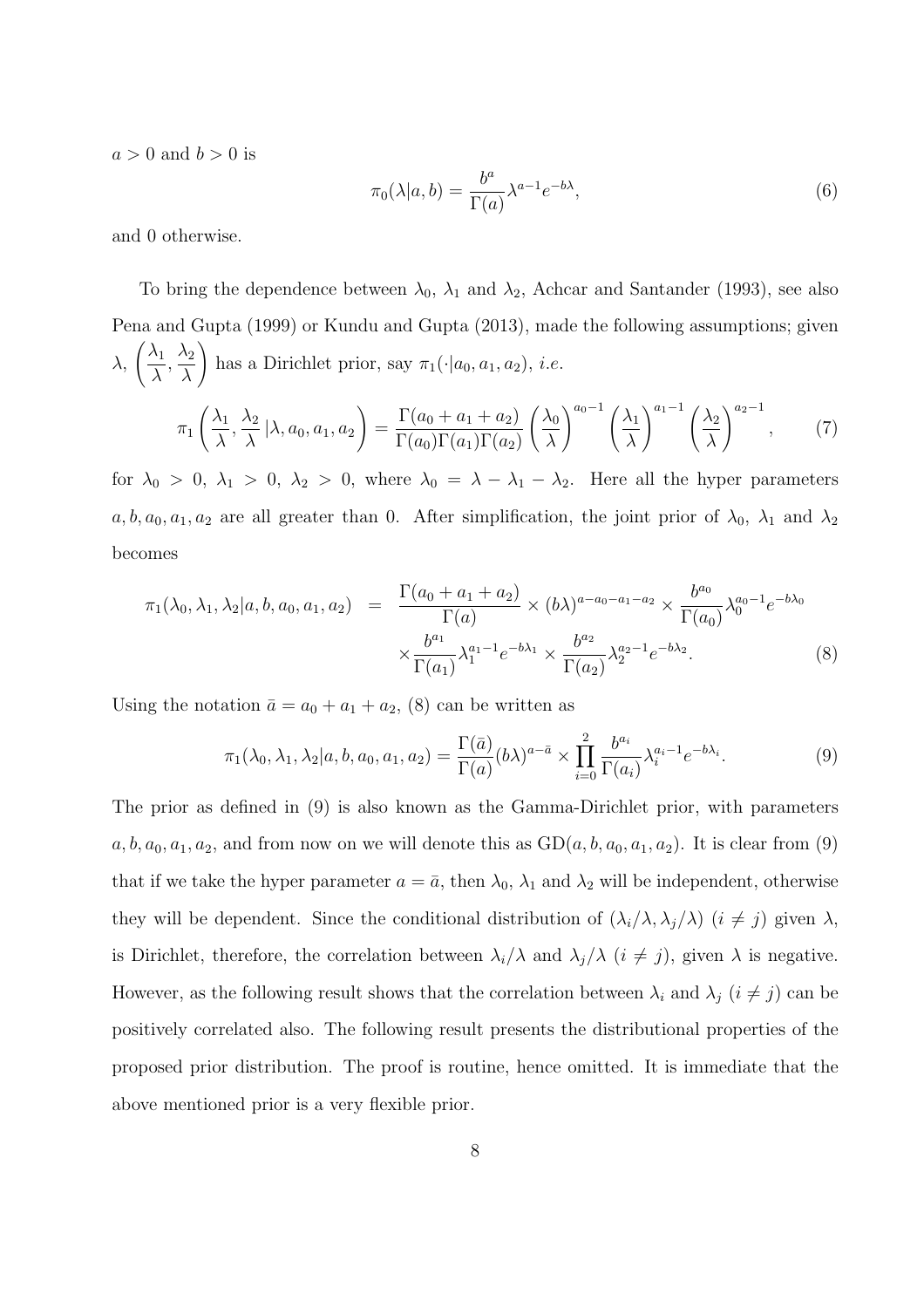RESULT: If 
$$
(\lambda_0, \lambda_1, \lambda_2) \sim \text{GD}(a, b, a_0, a_1, a_2)
$$
, then for  $i, j = 0, 1, 2$ ,

\n(a) E(λ) =  $a/b$ ,  $\text{Var}(\lambda) = a/b^2$ .

\n(b) E(λ<sub>i</sub>) =  $(a/\bar{a})(a_i/b)$ ,  $\text{Var}(\lambda_i) = (a_i/b^2)(a/\bar{a})\{(a_i + 1)(a + 1)/(\bar{a} + 1) - a_i a/\bar{a}\}$ 

\n(c) Cov(λ<sub>i</sub>, λ<sub>j</sub>) =  $(a_i a_j/b^2)(a/\bar{a})\{(a + 1)/(\bar{a} + 1) - a/\bar{a}\}, (i \neq j)$ .

At this moment we do not assume any specific form of the prior on  $\alpha$ . It is assumed that the prior on  $\alpha$  has a non-negative support on  $(0, \infty)$ , and the probability density function of the prior of  $\alpha$ ,  $\pi_2(\alpha)$ , is log-concave, and it is independent of  $\pi_1(\lambda_0, \lambda_1, \lambda_2)$ . From now on the joint prior of  $\alpha$ ,  $\lambda_0$ ,  $\lambda_1$  and  $\lambda_2$  will be denoted by  $\pi(\alpha, \lambda_0, \lambda_1, \lambda_2)$ , and

$$
\pi(\alpha, \lambda_0, \lambda_1, \lambda_2) = \pi_1(\lambda_0, \lambda_1, \lambda_2) \pi_2(\alpha). \tag{10}
$$

The assumption of log-concave prior is quite common in the Bayesian analysis, see for example Berger and Sun (1993) and Berger (1995). Several well known distributions have log-concave PDF, for example, normal and log-normal distribution have always log-concave PDFs. Weibull and gamma distributions have log-concave PDFs when the corresponding shape parameter is greater than one.

#### 3.2 DATA

In this subsection we mention different kinds of data available to us for analysis purposes.

BIVARIATE DATA: It is assumed that we have a bivariate sample of size  $n$ , from a BBBW distribution, and it is as follows:

$$
\mathcal{D}_2 = \{(x_{11}, x_{21}), \cdots, (x_{1n}, x_{2n})\}.
$$
\n(11)

We will be using the following notations:

$$
I_1 = \{i; x_{1i} < x_{2i}\} \quad I_2 = \{i; x_{1i} > x_{2i}\}, \quad I = \{1, \cdots, n\},
$$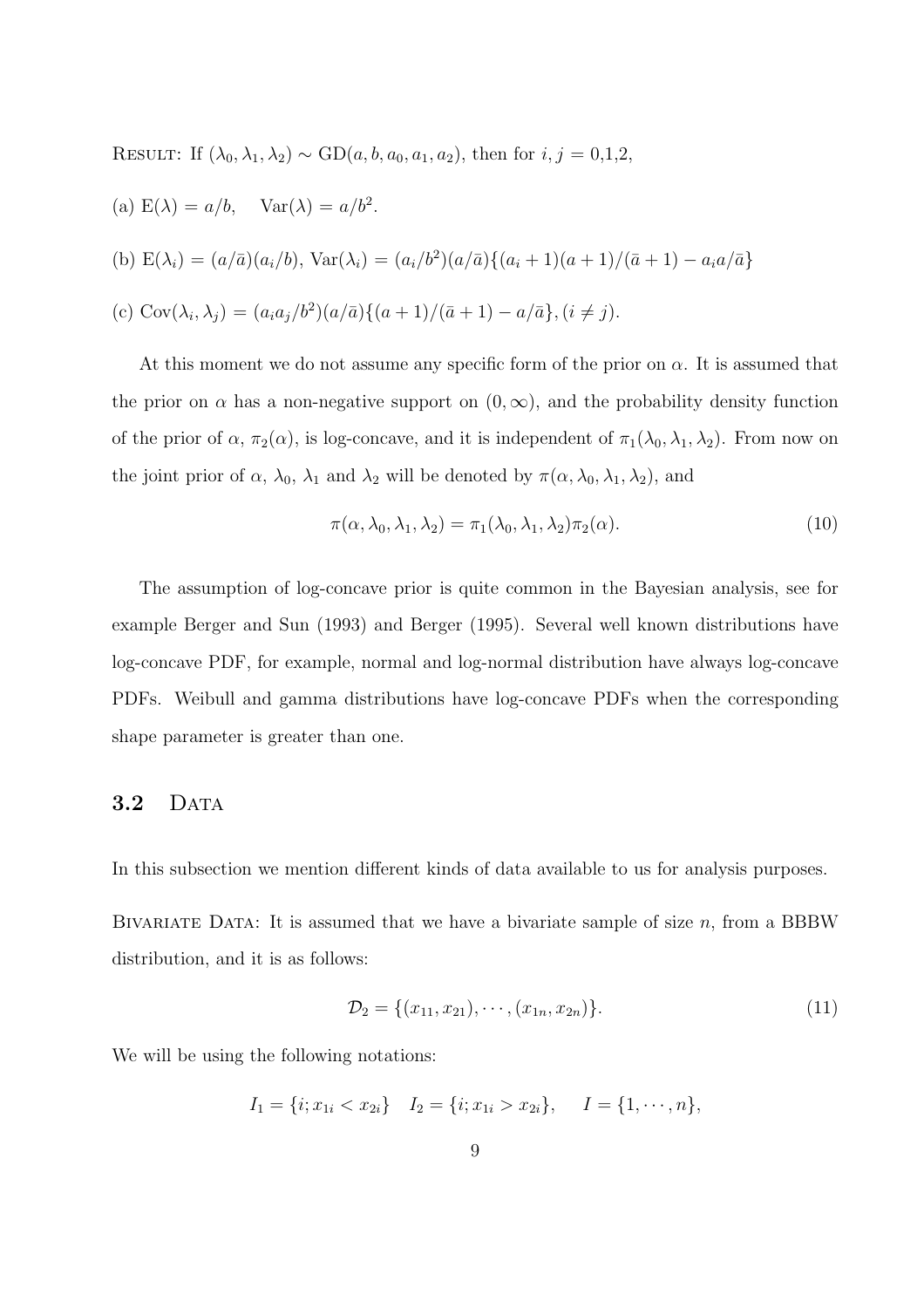and  $|I_1| = n_1$ , and  $|I_2| = n_2$ , here  $|I_j|$ , for  $j = 1$  and 2 denote the number of elements in the set  $I_j$ .

MULTIVARIATE DATA: It is assumed that we have a p-variate sample of size n from BBMW distribution, and the data are of the following form;

$$
\mathcal{D}_p = \{(x_{11}, \cdots, x_{p1}), \cdots, (x_{1n}, \cdots, x_{pn})\}.
$$
\n(12)

In the multivariate case we will be using the following notations;

$$
J_{i_1i_2\cdots i_p} = \{i; x_{i_1i} < \cdots < x_{i_pi}\},
$$

for all possible *n*! permutations  $(i_1i_2 \cdots i_p)$  of  $(1, \cdots, n)$ . Moreover, the number of elements in  $J_{i_1 i_2 \cdots i_p}$  will be denoted by  $n_{i_1 i_2 \cdots i_p}$ .

# 4 Bayes Estimates and Credible Intervals

In this section we provide the Bayes estimates of the unknown parameters and the associated credible intervals when the data are obtained from BBBW model. We consider two cases separately. First we consider the case when the shape parameter  $\alpha$  is known, and then we consider the more important case when the shape parameter  $\alpha$  is not known. In both the cases it is observed that the Bayes estimators cannot be obtained in explicit form. We propose to use the importance sampling technique to compute the Bayes estimates and also to construct the associated credible intervals. In computing the Bayes estimates we have mainly assumed the squared error loss function, although any other loss function can be easily incorporated.

Now based on the observations (11), the joint likelihood of the observed data can be written as

$$
l(\mathcal{D}_2|\alpha,\lambda_0,\lambda_1,\lambda_2) = c^n \times \prod_{i \in I_1} f_1(y_{1i},y_{2i}) \times \prod_{i \in I_2} f_2(y_{1i},y_{2i}),
$$
\n(13)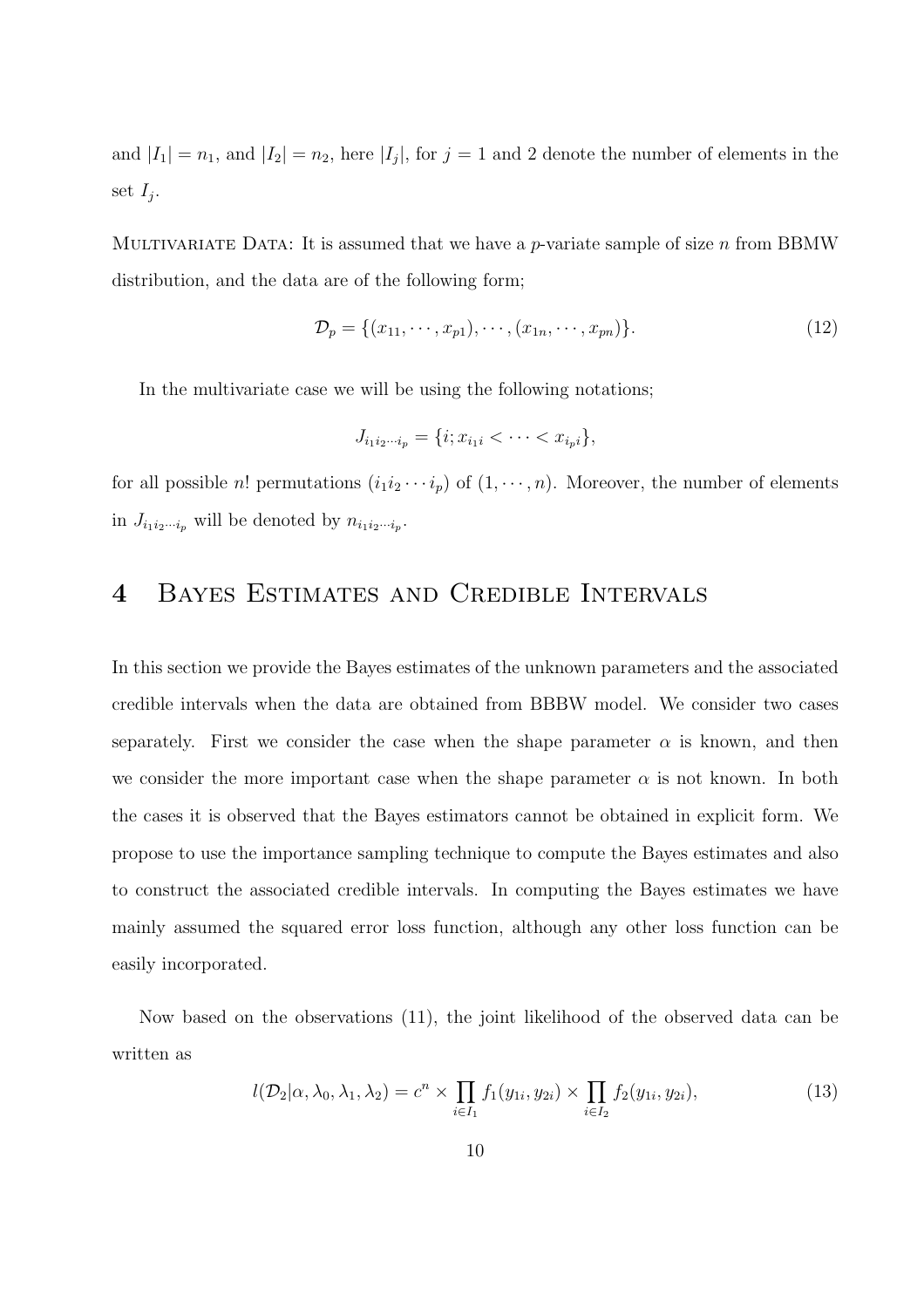with the usual convention that if  $I_j$  is empty, then  $\prod$  $i \in I_j$  $f_j(y_{1i}, y_{2i}) = 1$ , for  $j = 1, 2$ . Now we consider the two cases separately.

### **4.1** SHAPE PARAMETER  $\alpha$  is KNOWN

In case of bivariate Weibull model or in the competing risks set up, the assumption of known shape parameter is quite common in the statistical literature, see for example Kundu and Gupta (2013) or Mukhopadhyay and Basu (1997). In this case based on the prior  $\pi_1(\cdot)$  on  $(\lambda_0, \lambda_1, \lambda_2)$ , we obtain the posterior density function of  $(\lambda_0, \lambda_1, \lambda_2)$  given  $\mathcal{D}_2$  as

$$
l(\lambda_0, \lambda_1, \lambda_2 | \alpha, \mathcal{D}_2) \propto l(\mathcal{D}_2 | \lambda_0, \lambda_1, \lambda_2, \alpha) \pi_1(\lambda_0, \lambda_1, \lambda_2 | a, b, a_0, a_1, a_2)
$$
  

$$
\propto \left\{ \prod_{i \in I} x_{1i}^{\alpha - 1} x_{2i}^{\alpha - 1} \right\} \alpha^{2n} \times c^n \lambda_1^{n_1} (\lambda_0 + \lambda_2)^{n_1}
$$
  

$$
\times e^{-\lambda_1 \sum_{i \in I_1} x_{1i}^{\alpha}} e^{-(\lambda_0 + \lambda_2) \sum_{i \in I_1} x_{2i}^{\alpha}}
$$
  

$$
\times \lambda_2^{n_2} (\lambda_0 + \lambda_1)^{n_2} e^{-(\lambda_0 + \lambda_1) \sum_{i \in I_2} x_{1i}^{\alpha}} e^{-\lambda_2 \sum_{i \in I_2} x_{2i}^{\alpha}}
$$
  

$$
\times \frac{\Gamma(\bar{a})}{\Gamma(a)} (b\lambda)^{a - \bar{a}} \times \prod_{i = 0}^{2} \frac{b^{a_i}}{\Gamma(a_i)} \lambda_i^{a_i - 1} e^{-b\lambda_i}.
$$
 (14)

Therefore, based on (14), the joint posterior density function of  $(\lambda_0, \lambda_1, \lambda_2)$  can be written as

$$
l(\lambda_0, \lambda_1, \lambda_2 | \alpha, \mathcal{D}_2) \propto \lambda^{n+a-\bar{a}} \times \left(1 + \frac{\lambda_2}{\lambda_0}\right)^{n_1} \times \left(1 + \frac{\lambda_1}{\lambda_0}\right)^{n_2} \times \frac{1}{(\lambda_1 + \lambda_2)^n}
$$
  
 
$$
\times \text{Gamma}(\lambda_0; a_0 + n, T_0(\alpha) + b) \times \text{Gamma}(\lambda_1; a_1 + n_1, T_1(\alpha) + b)
$$
  
 
$$
\times \text{Gamma}(\lambda_2; a_2 + n_2, T_2(\alpha) + b), \tag{15}
$$

where

$$
T_0(\alpha) = \sum_{i \in I_2} y_{1i}^{\alpha} + \sum_{i \in I_1} y_{2i}^{\alpha}, \quad T_1(\alpha) = \sum_{i \in I} y_{1i}^{\alpha}, \quad T_2(\alpha) = \sum_{i \in I} y_{2i}^{\alpha}.
$$

Therefore, if we want to compute the Bayes estimate of some function of  $\lambda_0$ ,  $\lambda_1$  and  $\lambda_2$ , say  $\theta = \theta(\lambda_0, \lambda_1, \lambda_2)$ , the Bayes estimate of  $\theta$ , say  $\hat{\theta}_B$ , under squared error loss function is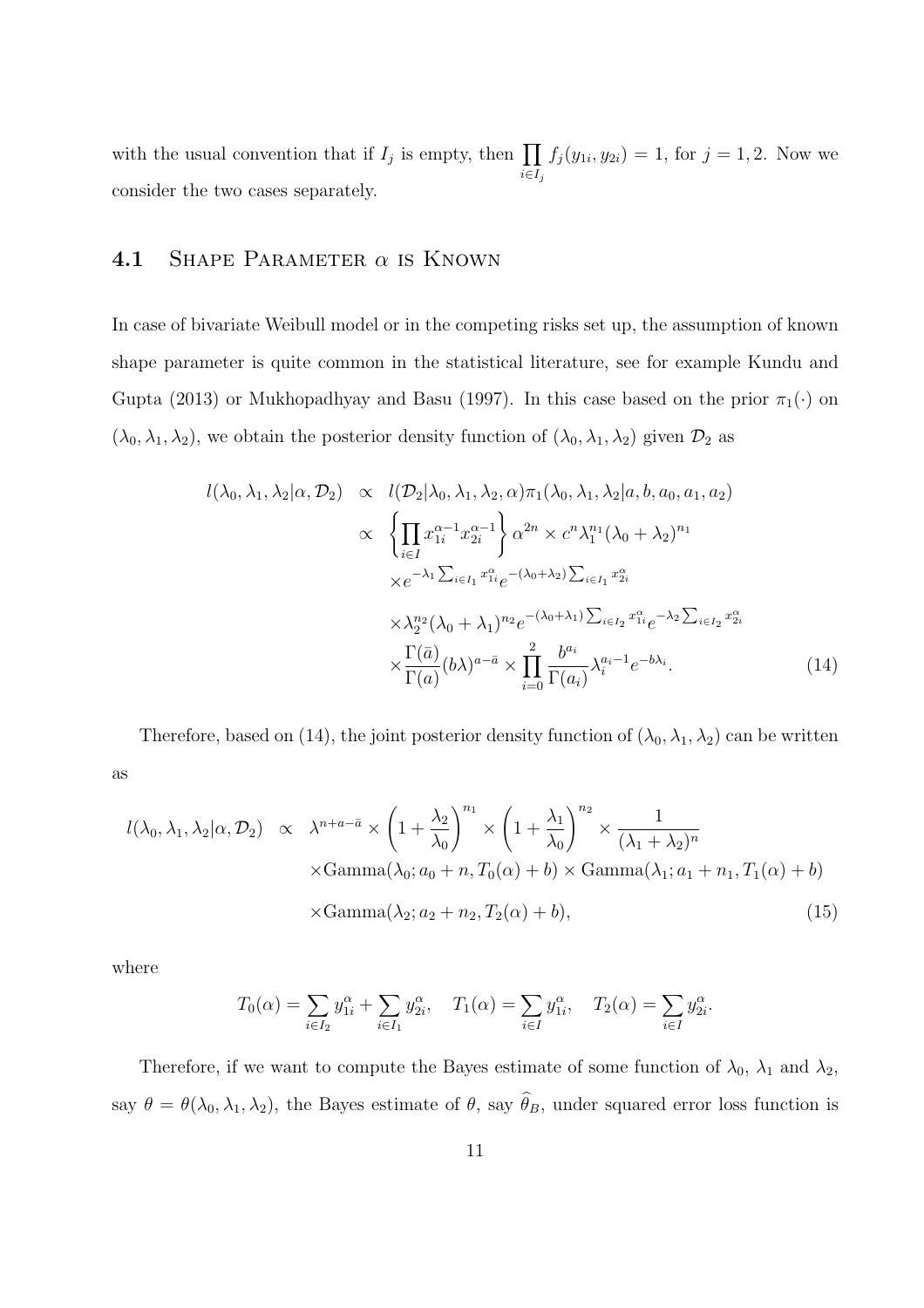the posterior mean of  $\theta$ , *i.e.* 

$$
\widehat{\theta}_B = \frac{\int_0^\infty \int_0^\infty \int_0^\infty \theta(\lambda_0, \lambda_1, \lambda_2) l_N(\lambda_0, \lambda_1, \lambda_2 | \mathcal{D}_2) d\lambda_0 d\lambda_1 d\lambda_2}{\int_0^\infty \int_0^\infty \int_0^\infty l_N(\lambda_0, \lambda_1, \lambda_2 | \mathcal{D}_2) d\lambda_0 d\lambda_1 d\lambda_2}.
$$
\n(16)

Here  $l_N(\lambda_0, \lambda_1, \lambda_2)$  is the right hand side of (15), and it differs with  $l(\lambda_0, \lambda_1, \lambda_2)$  only with the proportionality constant. In general the Bayes estimate of  $\theta$  cannot be obtained explicitly. We need some numerical technique to compute the Bayes estimate of  $\theta$ . Alternatively, we may use Lindley's approximation technique to compute the approximate Bayes estimate of  $\theta$  under squared error loss function. Unfortunately, using Lindlay's method although it is possible to compute the approximate Bayes estimate, it is not possible to compute the credible interval of the unknown parameter. Due to this reason we propose to use the importance sampling technique to compute the Bayes estimate and also to construct the highest posterior density credible interval of  $\theta$ .

We use the following algorithm to compute the Bayes estimate of  $\theta$ .

Step 1: Generate for  $i = 1, \dots, N$ ,

$$
\lambda_{0i} \sim \text{Gamma}(a_0 + n, T_0(\alpha) + b) \tag{17}
$$

$$
\lambda_{1i} \sim \text{Gamma}(a_1 + n_1, T_1(\alpha) + b) \tag{18}
$$

$$
\lambda_{2i} \sim \text{Gamma}(a_2 + n_2, T_2(\alpha) + b). \tag{19}
$$

Step 2: Compute

$$
h(\lambda_{0i}, \lambda_{1i}, \lambda_{2i}) = (\lambda_{0i} + \lambda_{1i} + \lambda_{2i})^{n+a-\bar{a}} \times \left(1 + \frac{\lambda_{2i}}{\lambda_{0i}}\right)^{n_1} \times \left(1 + \frac{\lambda_{1i}}{\lambda_{0i}}\right)^{n_2} \times \frac{1}{(\lambda_{1i} + \lambda_{2i})^n}
$$
  

$$
\theta_i = \theta_i(\lambda_{0i}, \lambda_{1i}, \lambda_{2i})
$$

Step 3: A simulation consistent Bayes estimate of  $\theta(\lambda_0, \lambda_1, \lambda_2)$  can be obtained as

$$
\widehat{\theta}_B = \sum_{i=1}^N \frac{\theta_i h(\lambda_{0i}, \lambda_{1i}, \lambda_{2i})}{\sum_{k=1}^N h(\lambda_{0k}, \lambda_{1k}, \lambda_{2k})}.
$$
\n(20)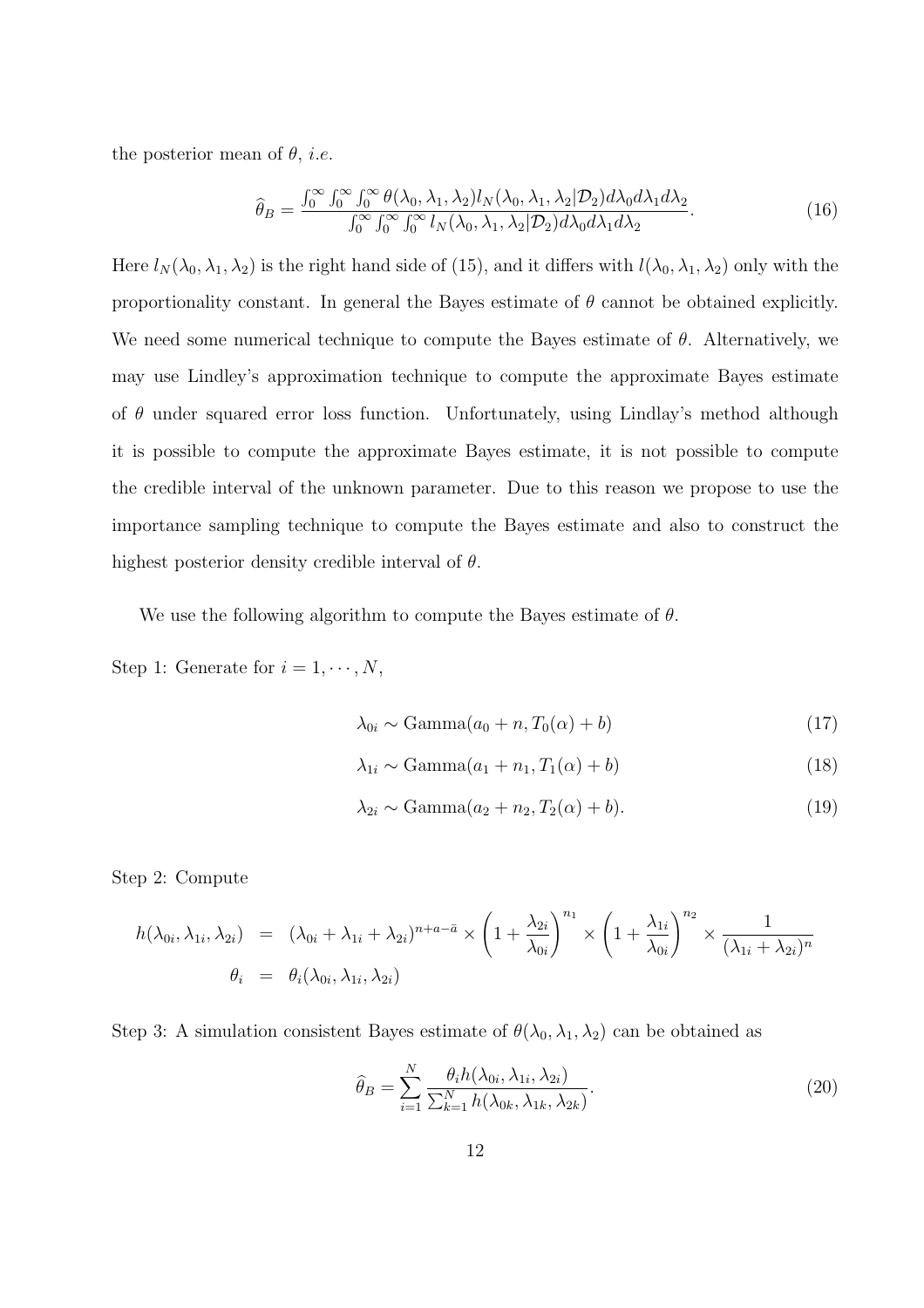Note that although,  $h(\cdot)$  is an unbounded function, if  $\lambda_0$ ,  $\lambda_1$  and  $\lambda_2$  follow (17), (18) and (19) respectively, and they are independently distributed, then  $E(h^k(\lambda_0, \lambda_1, \lambda_2)) < \infty$  for  $k = 1, \dots$ . This forms the basis of the above importance sampling procedure.

Step 4: Construction of credible intervals:

The same method can be used to compute a HPD credible interval of  $\theta$ , any function of  $\lambda_0$ ,  $\lambda_1$  and  $\lambda_2$ . Suppose for  $0 < p < 1$ ,  $\theta_p$  is  $P[\theta \le \theta_p | \mathcal{D}_2] = p$ . Now consider the following function

$$
g(\lambda_0, \lambda_1, \lambda_2) = \begin{cases} 1 & \text{if } \theta \le \theta_p \\ 0 & \text{if } \theta > \theta_p. \end{cases}
$$
 (21)

Clearly,  $E(g(\lambda_0, \lambda_1, \lambda_2)|\mathcal{D}_2) = p$ . Therefore, a consistent estimator of  $\theta_p$  under the squared error loss function can be obtained from the generated sample  $\{(\lambda_{0i}, \lambda_{1i}, \lambda_{2i}); i = 1, \cdots N\},\$ as follows. Let

$$
w_i = \frac{h(\lambda_{0i}, \lambda_{1i}, \lambda_{2i})}{\sum_{j=1}^N h(\lambda_{0j}, \lambda_{1j}, \lambda_{2j})}.
$$
\n(22)

Rearrange,  $\{(\theta_1, w_1), \cdots, (\theta_N, w_N)\}\$ as  $\{(\theta_{(1)}, w_{(1)}), \cdots, (\theta_{(N)}, w_{(N)})\}\$ , where  $\theta_{(1)} < \cdots < \theta_{(N)}$ , and  $w_{(i)}$ 's are not ordered, they are just associated with  $\theta_{(i)}$ . Then a consistent Bayes estimator of  $\theta_p$  is  $\theta_p = \theta_{(N_p)}$ , where  $N_p$  is the integer satisfying

$$
\sum_{i=1}^{N_p} w_{(i)} \le p < \sum_{i=1}^{N_p+1} w_{(i)}.\tag{23}
$$

Now using the above procedure, a  $100(1-\gamma)\%$  credible interval of  $\theta$  can be obtained as  $(\widehat{\theta}_{\delta}, \widehat{\theta}_{\delta+1-\gamma}), \text{ for } \delta = w_{(1)}, w_{(1)} + w_{(2)}, \cdots, \sum$  $N_\gamma$  $\frac{i=1}{i}$  $w_{(i)}$ . Therefore, a 100(1- $\gamma$ )% HPD credible interval of  $\theta$  becomes  $(\widehat{\theta}_{\delta^*}, \widehat{\theta}_{\delta^*+1-\gamma})$ , where  $\delta^*$  satisfies

$$
\widehat{\theta}_{\delta^*+1-\gamma}-\widehat{\theta}_{\delta^*}\leq \widehat{\theta}_{\delta+1-\gamma}-\widehat{\theta}_{\delta},\quad \text{ for all }\ \delta.
$$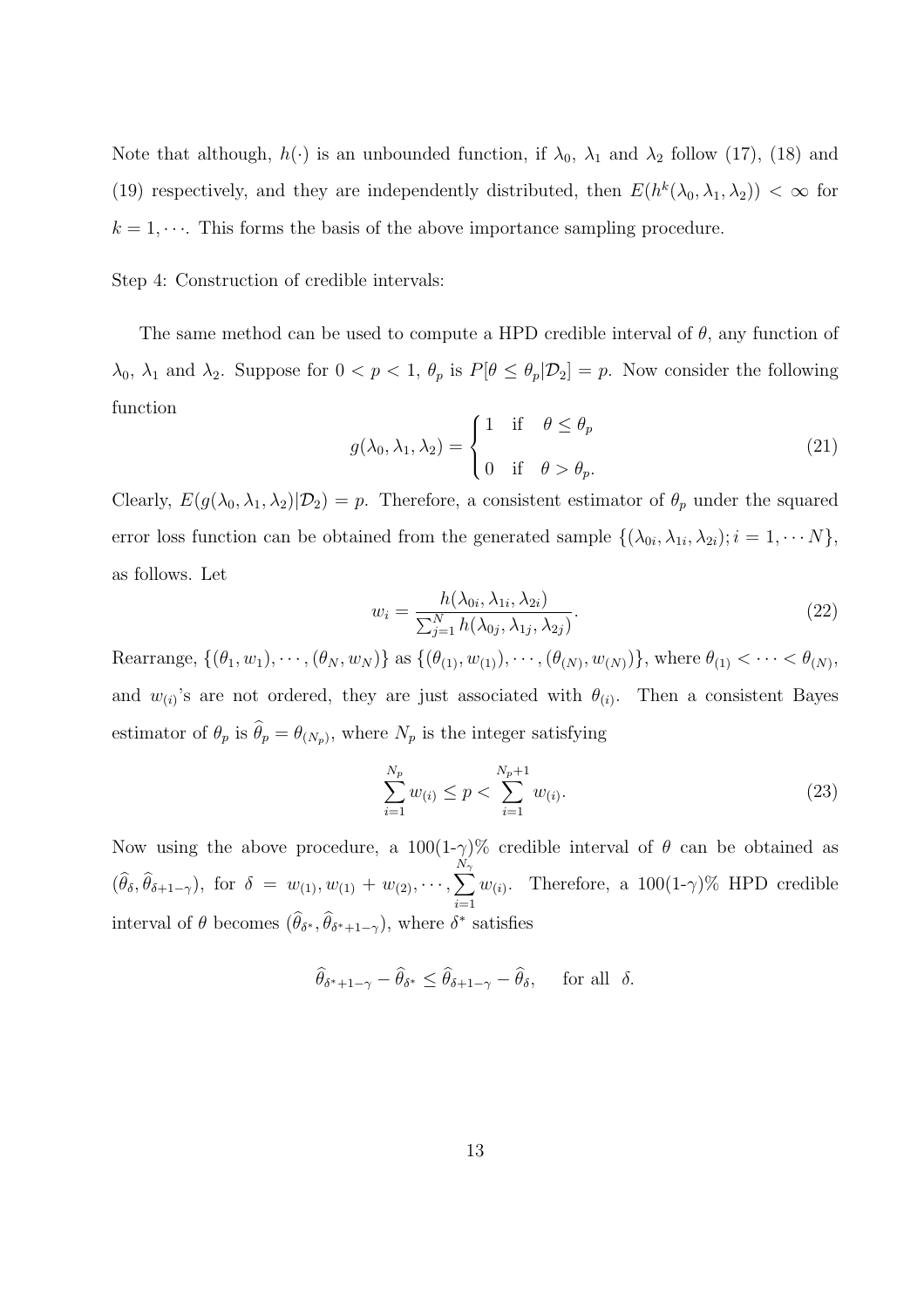### 4.2 SHAPE PARAMETER  $\alpha$  is UNKNOWN

Now we consider the more important case when the shape parameter  $\alpha$  is unknown. In this case the joint posterior density of  $\lambda_0$ ,  $\lambda_1$ ,  $\lambda_2$  and  $\alpha$  based on the priors (10), can be written as

$$
l(\lambda_0, \lambda_1, \lambda_2, \alpha | \mathcal{D}_2) = l(\lambda_0, \lambda_1, \lambda_2 | \alpha, \mathcal{D}_2) \times l(\alpha | \mathcal{D}_2),
$$
\n(24)

where

$$
l(\lambda_0, \lambda_1, \lambda_2 | \alpha, \mathcal{D}_2) \propto h(\lambda_0, \lambda_1, \lambda_2) \times \text{Gamma}(\lambda_0; a_0 + n, T_0(\alpha) + b)
$$
  
 
$$
\times \text{Gamma}(\lambda_1; a_1 + n_1, T_1(\alpha) + b)
$$
  
 
$$
\times \text{Gamma}(\lambda_2; a_2 + n_2, T_2(\alpha) + b)
$$
 (25)

and

$$
l(\alpha|\mathcal{D}_2) \propto \frac{\pi_2(\alpha) \times \left\{ \prod_{i \in I} x_{1i}^{\alpha-1} x_{2i}^{\alpha-1} \right\} \times \alpha^{2n}}{(T_0(\alpha) + b)^{a_0+n} \times (T_1(\alpha) + b)^{a_1+n_1} \times (T_2(\alpha) + b)^{a_2+n_2}}.
$$
(26)

It is immediate that if we want to compute the Bayes estimate of  $\theta = \theta(\lambda_0, \lambda_1, \lambda_2, \alpha)$ under squared error loss function it cannot be obtained in general even if we know  $\pi_2(\alpha)$ explicitly. We propose to use the importance sampling technique to compute the Bayes estimate of  $\theta = \theta(\lambda_0, \lambda_1, \lambda_2, \alpha)$ , and for that we need the following result.

LEMMA 4.1: If the PDF of  $\pi_2(\alpha)$  is log-concave then  $l(\alpha|\mathcal{D}_2)$  is log-concave.

PROOF: It can be obtained following the same line of proof of Lemma 2 of Kundu (2008), and therefore it is avoided.

From Lemma 4.1, it is clear that the generation from  $l(\alpha|\mathcal{D}_2)$  can be easily performed using the general result of Devroye (1984), or using a similar method suggested by Kundu (2008), a very good approximation of  $l(\alpha|\mathcal{D}_2)$  can be obtained using a two-parameter gamma distribution. Therefore, we suggest the following algorithm to compute simulation consistent Bayes estimate of  $\theta$  and also to construct associated credible interval: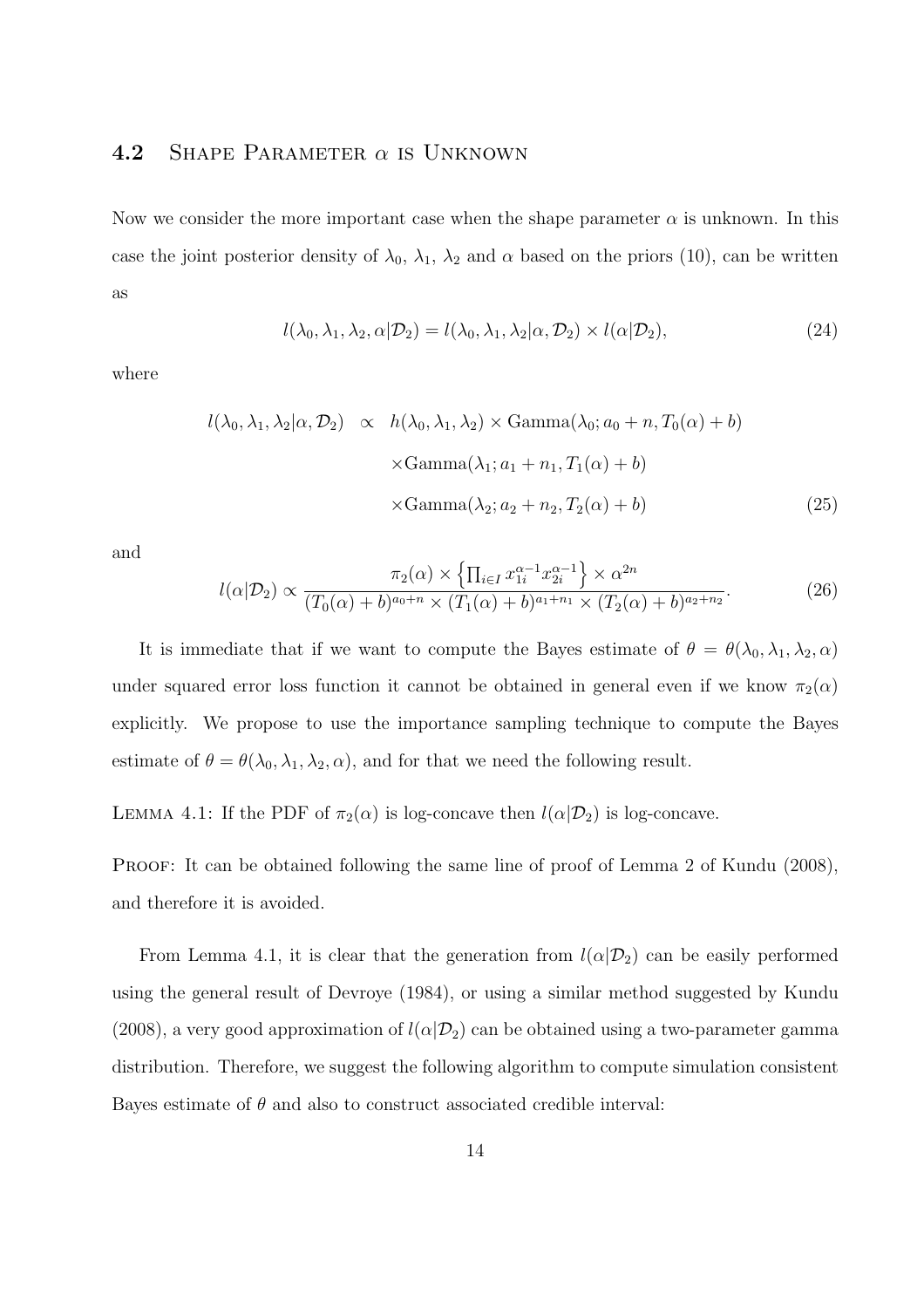Step 1: Generate for  $i = 1, \dots, N$ ,

$$
\alpha_i \sim l(\alpha | \mathcal{D}_2) \tag{27}
$$

$$
\lambda_{0i}|\alpha_i \sim \text{Gamma}(a_0 + n, T_0(\alpha_i) + b) \tag{28}
$$

$$
\lambda_{1i}|\alpha_i \sim \text{Gamma}(a_1 + n_1, T_1(\alpha_i) + b) \tag{29}
$$

$$
\lambda_{2i}|\alpha_i \sim \text{Gamma}(a_2 + n_2, T_2(\alpha_i) + b). \tag{30}
$$

Step 2, Step 3 and Step 4 are exactly same as in Section 4.1, where

$$
\theta_i = \theta(\alpha_i, \lambda_{0i}, \lambda_{1i}, \lambda_{2i}).
$$

### 5 DATA ANALYSIS

In this section we analyze two data sets for illustrative purpose. The first data set is a real life data and the second one is a simulated data set.

Example 1: This data set has been obtained from (Johnson and Wichern, 1999, pp. 374). It represents the bone mineral density (BMD) measured in  $g/cm^2$  for 24 children after one year of birth. These bivariate data represent the BMD for Dominant radius and Radius bones and they are as follows;

Data set: (1.027, 1.051), (0.857, 0.817), (0.875, 0.880), (0.873, 0.698), (0.811, 0.813), (0.640, 0.734), (0.947, 0.865), (0.886, 0.806), (0.991, 0.923), (0.977, 0.925), (0.825, 0.826), (0.851, 0.765), (0.770, 0.730), (0.912, 0.875), (0.905, 0.826), (0.756, 0.727), (0.765, 0.764), (0.932, 0.914), (0.843, 0.782), (0.879, 0.906), (0.673, 0.537), (0.949, 0.900), (0.463, 0.937), (0.776, 0.743).

We consider the Bayes estimation of the parameters  $\alpha$ ,  $\lambda_0$ ,  $\lambda_1$  and  $\lambda_2$ . We assume that  $\alpha$  has also Gamma prior with pdf Gamma $(c, d)$ . Since we do not have any knowledge on hyperparameter values, we obtain the Bayes estimates under non-informative priors, where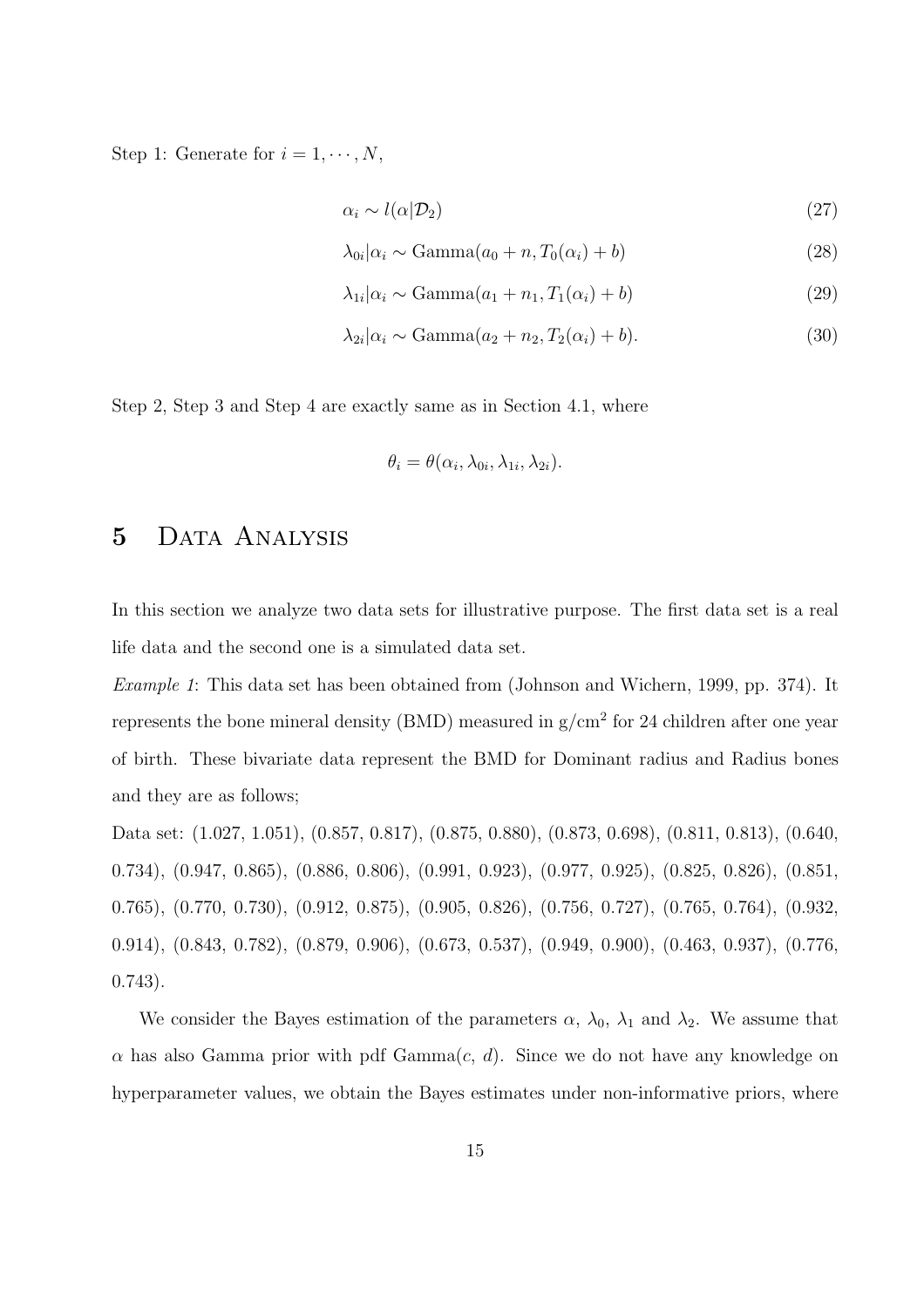we take  $a = b = a_0 = a_1 = a_2 = c = d = 0$ . Note that this prior setting leads to non-informative priors. The posterior density of  $\alpha$  becomes

$$
l(\alpha|\mathcal{D}_2) \propto \frac{\left\{\prod_{i \in I} x_{1i}^{\alpha - 1} x_{2i}^{\alpha - 1}\right\} \times \alpha^{2n - 1}}{\left(T_0(\alpha)\right)^n \times \left(T_1(\alpha)\right)^{n_1} \times \left(T_2(\alpha)\right)^{n_2}}.
$$
\n(31)

As described in Section 4.2, we obtain the estimates by importance sampling technique. To apply the importance sampling technique, first we need to generate observation from  $l(\alpha|\mathcal{D}_2)$ . One can generate observation from  $l(\alpha|\mathcal{D}_2)$  using the method of Devroye(1984), but we consider a more simpler method proposed by Kundu(2008). Using the idea of Kundu(2008), we approximate (31) by Gamma $(k_1, k_2)$ . Here the approximate values of  $k_1$  and  $k_2$  becomes 77.28 and 8.88, respectively. We provide the generated samples along with the actual posterior density function of  $\alpha$  in Figure 1. They match very well.



Figure 1: The histogram of the generated samples and the posterior density function of  $\alpha$ for BMD data set are provided.

Based on 10000 importance samples, the Bayes estimates of  $\alpha$ ,  $\lambda_0$ ,  $\lambda_1$  and  $\lambda_2$  are 8.3125, 3.8092, 0.6339 and 1.4589, respectively. The 95% HPD credible intervals for  $\alpha$ ,  $\lambda_0$ ,  $\lambda_1$  and  $\lambda_2$ are (7.1880, 10.0870), (2.1652, 4.6996), (0.2960, 1.2774) and (0.8574, 2.4229), respectively.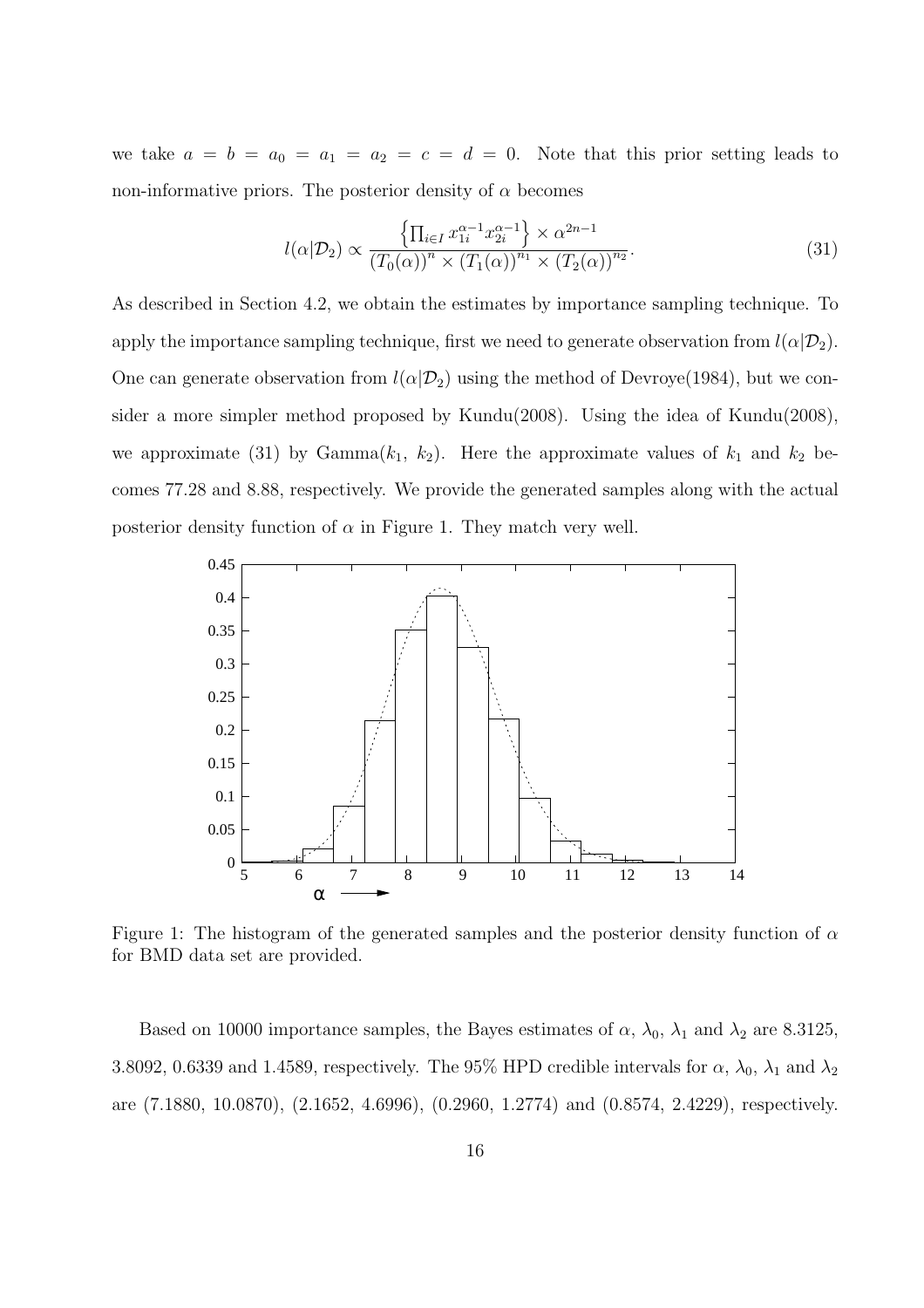Some of the points are quite clear from the Bayes estimates of the unknown parameters. For example, since  $\alpha$  is significantly different from 1, therefore clearly BBBE model cannot be used to analyze this data set. Since  $\lambda_1 < \lambda_2$ , the expected BMD for Dominant radius bones will be more than the expected BMD of the Radius bones for the children of this population. Moreover, since we have the estimates of all the unknown parameters of the parametric model, we have the complete inference of the corresponding population characteristics.

Example 2: In this example, we analyze a simulated data set from BB Weibull distribution with  $\alpha = 2$ ,  $\lambda_0 = 1.2$ ,  $\lambda_1 = 0.5$  and  $\lambda_2 = 1.5$ . The generated data set for  $n = 30$  is as follows. (0.973, 0.275), (0.437, 0.547), (0.198, 0.616), (1.197, 0.596), (0.676, 0.546), (0.756, 0.372), (0.740, 0.727), (0.120, 0.252), (0.324, 0.419), (0.918, 1.003) (0.448, 0.335), (1.110, 0.504), (0.474, 0.373), (0.946, 1.021), (0.652, 0.512) (0.911, 0.663), (0.376, 0.314), (0.911, 0.616), (1.190, 0.873), (0.773, 0.771), (1.228, 0.771), (0.706, 0.409), (0.075, 0.606), (1.560, 0.917), (0.954, 0.692) (0.997, 0.556), (1.008, 0.726), (0.975, 0.684), (0.154, 0.911), (0.667, 0.581).

We obtain Bayes estimates of the parameters under non-informative priors as in example 1. First we obtain Bayes estimates of  $\lambda_0$ ,  $\lambda_1$  and  $\lambda_2$  assuming  $\alpha$  is known. The estimates of  $\lambda_0$ ,  $\lambda_1$  and  $\lambda_2$  are 1.5307, 0.4900 and 1.2866, respectively. The corresponding 95% HPD credible intervals are (0.6466, 2.0789), (0.1657, 0.8376) and (0.7578, 2.1098). Next we obtain the Bayes estimates of  $\alpha$ ,  $\lambda_0$ ,  $\lambda_1$  and  $\lambda_2$ . First we have generated  $\alpha$  as suggested in the previous example. In this case the generated samples along with the actual posterior density function of  $\alpha$  are provided in Figure 2. The match is excellent.

The estimates of  $\alpha$ ,  $\lambda_0$ ,  $\lambda_1$  and  $\lambda_2$  are 2.3516, 1.3808, 0.5614 and 1.6094, respectively. The corresponding 95% HPD credible intervals are (1.9554, 2.9172), (0.7160, 2.0909), (0.1464, 1.0046) and (0.8934, 2.8719).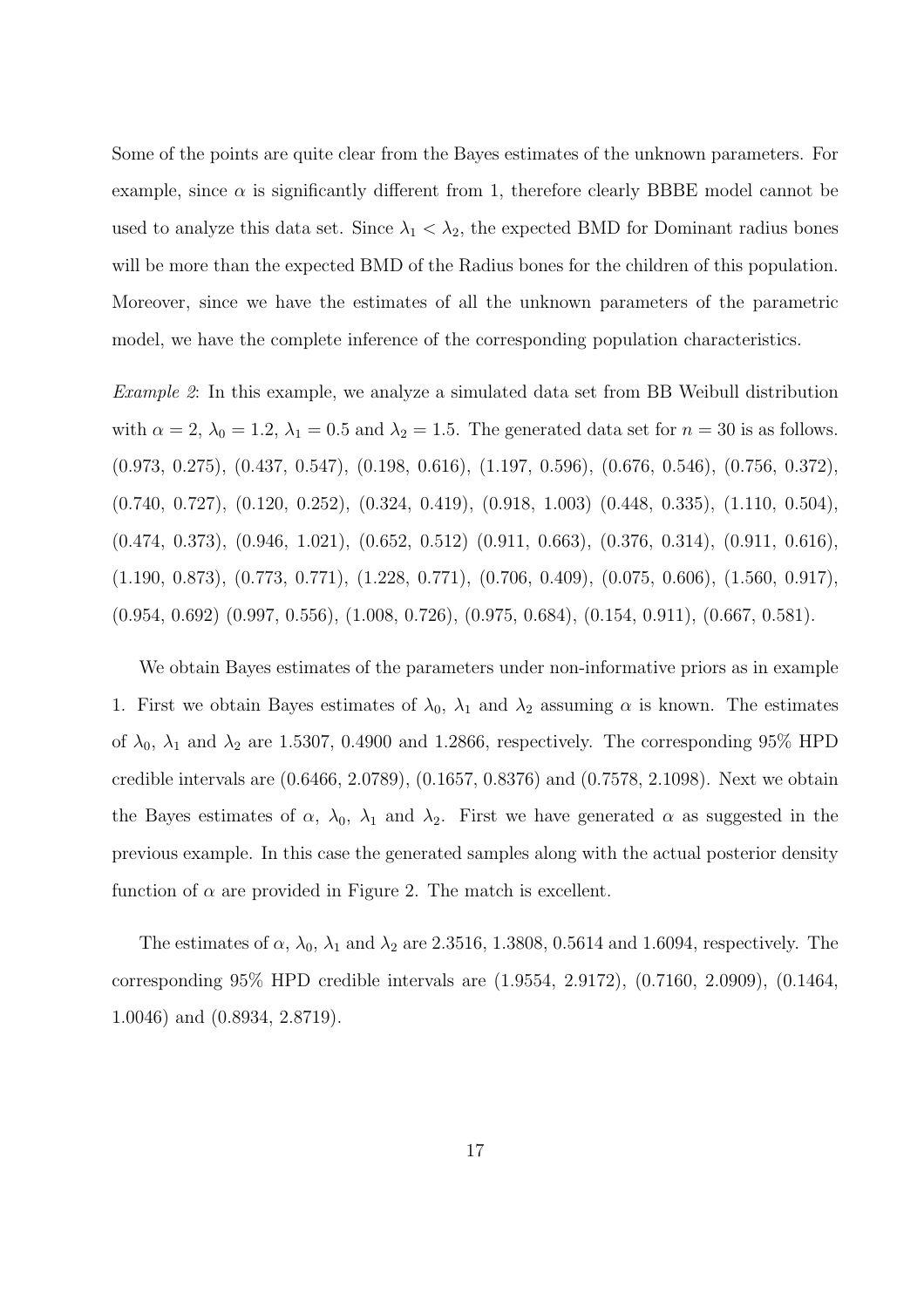

Figure 2: The histogram of the generated samples and the posterior density function of  $\alpha$ for simulated data set are provided.

# 6 Block and Basu Multivariate Weibull Distribu-**TION**

In this subsection first we will define Block and Basu multivariate Weibull (BBMW) distribution along the same line as the BBBW distribution and then consider the Bayesian inference of the unknown parameters under similar set of prior assumptions as in Section 3.

DEFINITION: A *p*-variate random vector  $(Y_1, \dots, Y_p)$  is said to have a BBMW distribution with parameters  $\lambda_0, \lambda_1, \dots, \lambda_p$  and  $\alpha$ , if the joint PDF of  $(Y_1, \dots, Y_p)$  is of the form;

$$
f(y_1,\dots,y_p)=cf_{WE}(y_{i_1};\alpha,\lambda_{i_1})\times\dots\times f_{WE}(y_{i_{p-1}};\alpha,\lambda_{i_{p-1}})\times f_{WE}(y_{i_p};\alpha,\lambda_0+\lambda_{i_p}),\quad(32)
$$

here c is the normalizing constant, and  $(i_1, \dots, i_p)$  is a permutation of  $\{1, \dots, p\}$ , such that  $y_{i_1} < \cdots < y_{i_p}$ .

The normalizing constant  $c$  can be obtained from the identity

$$
\int_{\mathbf{R}^p} f(y_1, \cdots, y_p) dy_1 \cdots dy_p = 1.
$$
\n(33)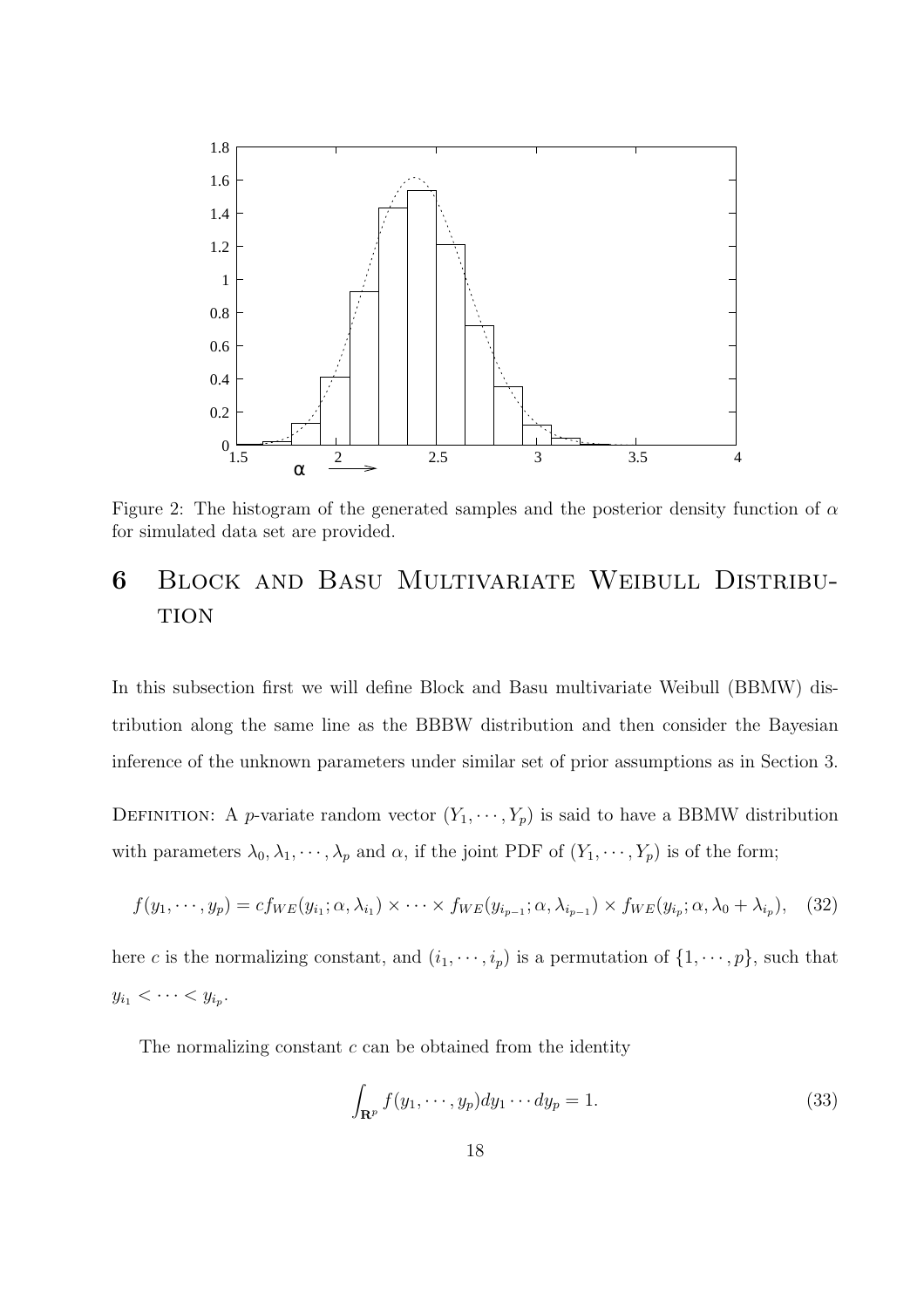It can be easily seen by simple integration that

$$
c^{-1} = \sum_{p} \frac{\lambda_{i_1}}{\lambda_{i_1} + \dots + \lambda_{i_p} + \lambda_0} \times \dots \times \frac{\lambda_{i_{p-1}}}{\lambda_{i_{p-1}} + \lambda_{i_p} + \lambda_0}.
$$
 (34)

Note that when  $p = 2$ ,  $c = \frac{\lambda_0 + \lambda_1 + \lambda_2}{\lambda_0 + \lambda_1}$  $\lambda_1 + \lambda_2$ as obtained in Section 2.

Following exactly the same approach as in Section 3, we can define the  $(p + 1)$  variate Gamma-Dirichlet prior on  $\lambda_0, \lambda_1, \dots, \lambda_p$  as follows

$$
\pi_1(\lambda_0, \lambda_1, \cdots, \lambda_p | a, b, a_0, a_1 \cdots, a_p) = \frac{\Gamma(\bar{a})}{\Gamma(a)} (b\lambda)^{a - \bar{a}} \times \prod_{i=0}^p \frac{b^{a_i}}{\Gamma(a_i)} \lambda_i^{a_i - 1} e^{-b\lambda_i},
$$
(35)

here  $\bar{a} = a_0 + a_1 + \cdots + a_p$ , and  $\lambda = \lambda_0 + \lambda_1 + \cdots + \lambda_p$ . Similarly, we consider  $\pi_2(\alpha)$ , as defined in Section 3, as the prior of  $\alpha$ , and it is independent of  $\pi_1(\lambda_0, \lambda_1, \dots, \lambda_p | a, b, a_0, a_1 \dots, a_p)$ .

For further development we use the following notations:

$$
J_{i_1\cdots i_p} = \{i : x_{i_1i} < x_{i_2i} < \cdots < x_{i_pi}\},
$$
\n
$$
J_k = \{i : x_{i_1i} < x_{i_2i} < \cdots < x_{i_{p-1}i} < x_{ki}\}; \quad k = 1, \cdots, p,
$$

here for any k,  $\{i_1, i_2, \dots, i_{p-1}\}$  is a permutation of  $(1, \dots, k-1, k+1, \dots, p)$ . The number of elements in  $J_k$  is denoted by  $m_k$ , and let us denote  $n_k = n - m_k$ , for  $k = 1, \dots, p$ . Now based on the observations (12) the joint likelihood function can be written as

$$
l(\mathcal{D}_p|\alpha,\lambda_0,\cdots,\lambda_p) = c^n \prod_{i_1\cdots i_p} \prod_{i \in J_{i_1\cdots i_p}} f_{WE}(x_{i_1i};\alpha,\lambda_{i_1}) \times \cdots \times f_{WE}(x_{i_{p-1}i};\alpha,\lambda_{i_{p-1}}) \times f_{WE}(x_{i_p};\alpha,\lambda_0+\lambda_{i_p}).
$$
\n(36)

If the shape parameter  $\alpha$  is known, the posterior PDF of  $\lambda_0, \dots, \lambda_p$  can be written as

$$
l(\lambda_0, \cdots, \lambda_p | \alpha, \mathcal{D}_p) = c^n(\lambda_0, \cdots, \lambda_p) \times \lambda^{a - \bar{a}} \times \prod_{i=1}^p \left(1 + \frac{\lambda_i}{\lambda_0}\right)^{n_i} \times \text{Gamma}(\lambda_0; a_0 + n, T_0(\alpha) + b) \times \text{Gamma}(\lambda_1; a_1 + n_1, T_1(\alpha) + b) \times \dots \times \text{Gamma}(\lambda_1; a_p + n_p, T_p(\alpha) + b), \tag{37}
$$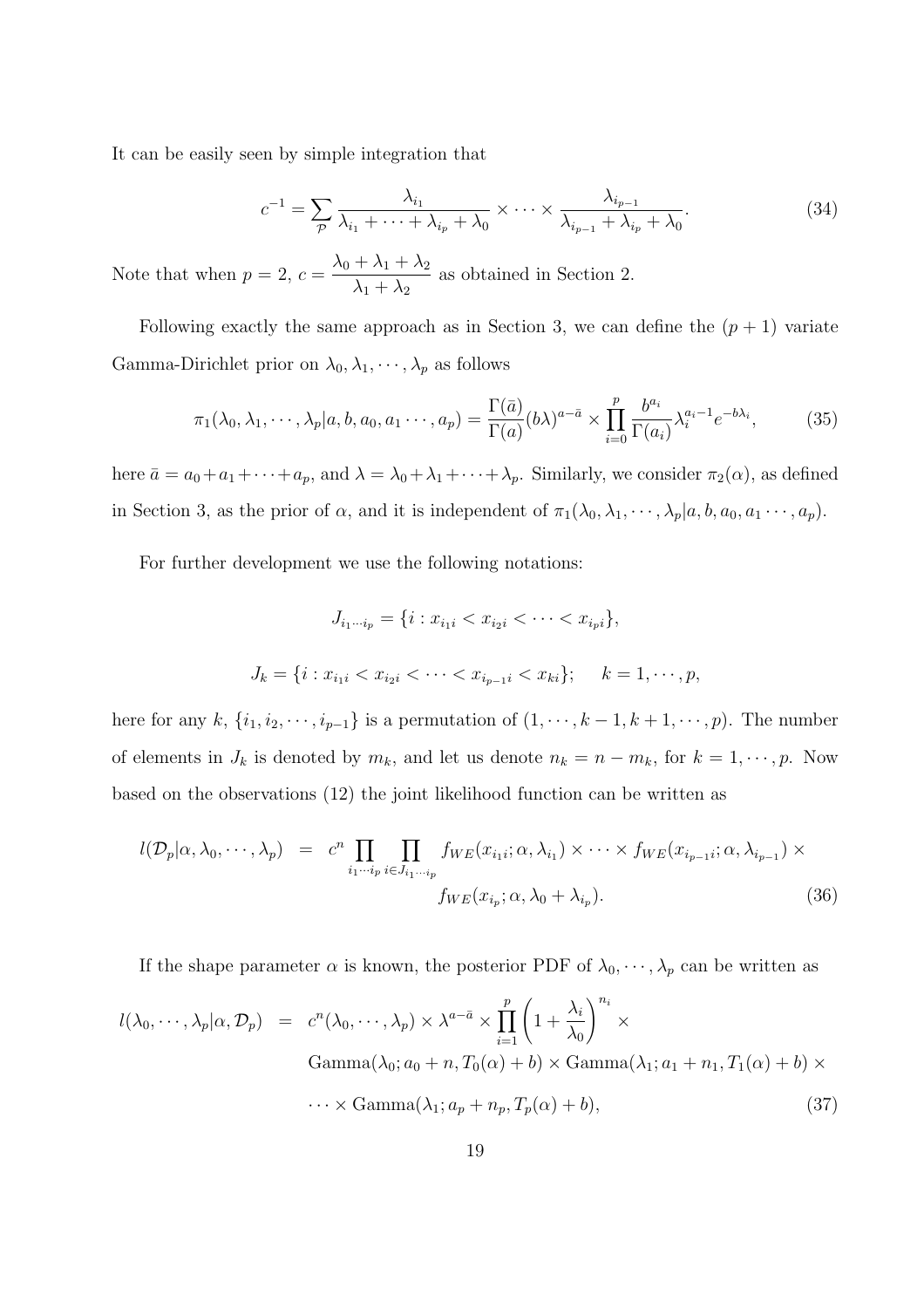here

$$
T_0(\alpha) = \sum_{i \in J_1} x_{1i}^{\alpha} + \cdots + \sum_{i \in J_p} x_{pi}^{\alpha}, \quad T_1(\alpha) = \sum_{i=1}^n x_{1i}^{\alpha}, \cdots, T_p(\alpha) = \sum_{i=p}^n x_{pi}^{\alpha}.
$$

Therefore, it is possible to use similar importance sampling procedure as in Section 4.1, to compute Bayes estimate of any function of  $\lambda_0, \dots, \lambda_p$ , and also to compute associated credible interval by taking

$$
h(\lambda_0,\dots,\lambda_p)=c^n(\lambda_0,\dots,\lambda_p)\times\lambda^{a-\bar{a}}\times\prod_{i=1}^p\left(1+\frac{\lambda_i}{\lambda_0}\right)^{n_i}.
$$

Similarly, when  $\alpha$  is unknown the posterior PDF of  $\alpha$ ,  $\lambda_0$ ,  $\dots$ ,  $\lambda_p$  can be written as

$$
l(\lambda_0, \cdots, \lambda_p, \alpha | \mathcal{D}_p) = l(\alpha | \mathcal{D}_p) \times l(\lambda_0, \cdots, \lambda_p | \alpha, \mathcal{D}_p),
$$

where  $l(\lambda_0, \dots, \lambda_p | \alpha, \mathcal{D}_p)$  is same as defined (37), and

$$
l(\alpha|\mathcal{D}_p) \propto \frac{\pi_2(\alpha) \times \prod_{i \in I} \left\{ x_{1i}^{\alpha-1} \cdots x_{pi}^{\alpha-1} \right\} \times \alpha^{2n}}{(T_0(\alpha) + b)^{a_0+n} \times (T_1(\alpha) + b)^{a_1+n_1} \times \cdots \times (T_p(\alpha) + b)^{a_p+n_p}}.
$$
 (38)

Again, following the similar approach as in Lemma 2 of Kundu (2008), it can be proved that  $l(\alpha|\mathcal{D}_p)$  is log-concave. Therefore, as in Section 4.2, the Bayes estimate of any function of  $\alpha, \lambda_0, \dots, \lambda_p$  and the associated credible interval can be constructed.

## 7 Conclusions

In this work, we have proposed Bayes estimation of the unknown parameters of Block and Basu bivariate Weibull distribution based on complete data. We have considered fairly flexible priors. A priori the scale parameters can be dependent or independent. The prior on the shape parameter also can be quite flexible. Based on these priors we obtain the joint posterior distribution. It is observed that the Bayes estimates cannot be obtained in closed form. Although, Lindley's approximation may be used to compute the approximate Bayes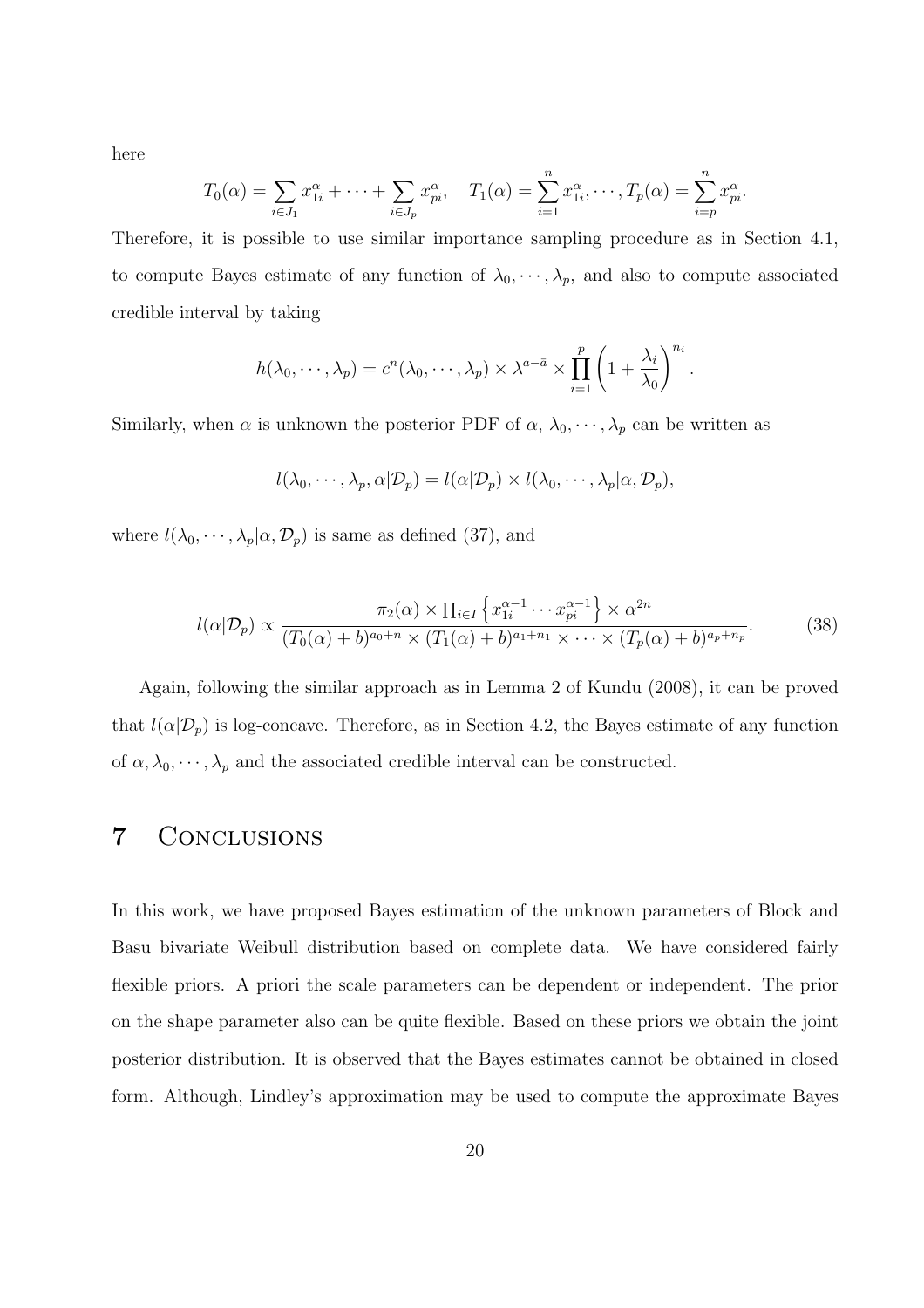estimates of the unknown parameters. It is not pursued here. Instead, we have obtained the Bayes estimates under squared error loss function and also the associated credible intervals by importance sampling procedure. The implementation of the Bayesian inference is quite straightforward, and it can be easily used in practice.

# References

- [1] Achcar, J.A. and Santander, L.A.M. (1993), "Use of approximate Bayesian methods for the Block and Basu bivariate exponential distribution", Journal of Italian Statistical Society, vol. 3, 233 - 250.
- [2] Balakrishnan, N. and Basu, A.P. (1995), Exponential Distribution: Theory, Methods and Applications, John Wiley, New York.
- [3] Balakrishnan, N. and Lai, C.D. (2009), Continuous Bivariate Distribution, 2-nd edition, Springer, New York.
- [4] Berger, J.O. and Sun, D. (1993), "Bayesian analysis for Poly-Weibull distribution", Journal of the American Statistical Association, vol. 88, 1412 - 1418.
- [5] Block, H. and Basu, A. P. (1974), "A continuous bivariate exponential extension", Journal of the American Statistical Association, vol. 69, 1031–1037.
- [6] Gumbel, E.J. (1960), "Bivariate exponential distribution", Journal of the American Statistical Association, vol. 55, 698 - 707.
- [7] Devroye, L. (1984), "A simple algorithm for generating random variables with logconcave density", Computing, vol. 33, 247 - 257.
- [8] Downton, F. (1970), "Bivariate exponential distributions in reliability theory", Journal of the Royal Statistical Society, B, vol. 32, 508 - 417.